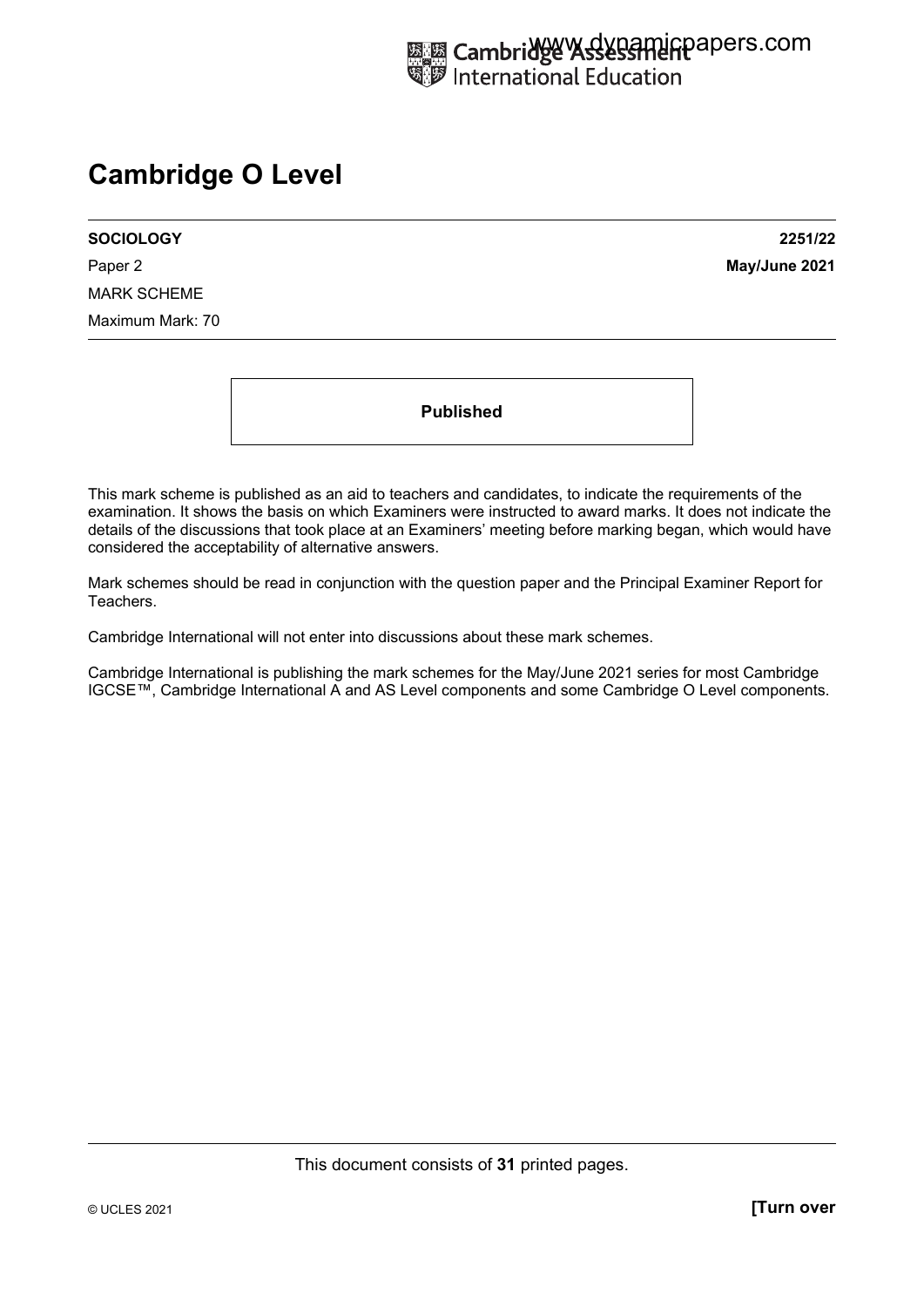# 2251/22 Cambridge O Level – Mark Scheme May/June 2021 www.dynamicpapers.com**PUBLISHED**

# **Generic Marking Principles**

These general marking principles must be applied by all examiners when marking candidate answers. They should be applied alongside the specific content of the mark scheme or generic level descriptors for a question. Each question paper and mark scheme will also comply with these marking principles.

GENERIC MARKING PRINCIPLE 1:

Marks must be awarded in line with:

- the specific content of the mark scheme or the generic level descriptors for the question
- the specific skills defined in the mark scheme or in the generic level descriptors for the question
- the standard of response required by a candidate as exemplified by the standardisation scripts.

GENERIC MARKING PRINCIPLE 2:

Marks awarded are always **whole marks** (not half marks, or other fractions).

GENERIC MARKING PRINCIPLE 3:

Marks must be awarded **positively**:

- marks are awarded for correct/valid answers, as defined in the mark scheme. However, credit is given for valid answers which go beyond the scope of the syllabus and mark scheme, referring to your Team Leader as appropriate
- marks are awarded when candidates clearly demonstrate what they know and can do
- marks are not deducted for errors
- marks are not deducted for omissions
- answers should only be judged on the quality of spelling, punctuation and grammar when these features are specifically assessed by the question as indicated by the mark scheme. The meaning, however, should be unambiguous.

GENERIC MARKING PRINCIPLE 4:

Rules must be applied consistently, e.g. in situations where candidates have not followed instructions or in the application of generic level descriptors.

GENERIC MARKING PRINCIPLE 5:

Marks should be awarded using the full range of marks defined in the mark scheme for the question (however; the use of the full mark range may be limited according to the quality of the candidate responses seen).

GENERIC MARKING PRINCIPLE 6:

Marks awarded are based solely on the requirements as defined in the mark scheme. Marks should not be awarded with grade thresholds or grade descriptors in mind.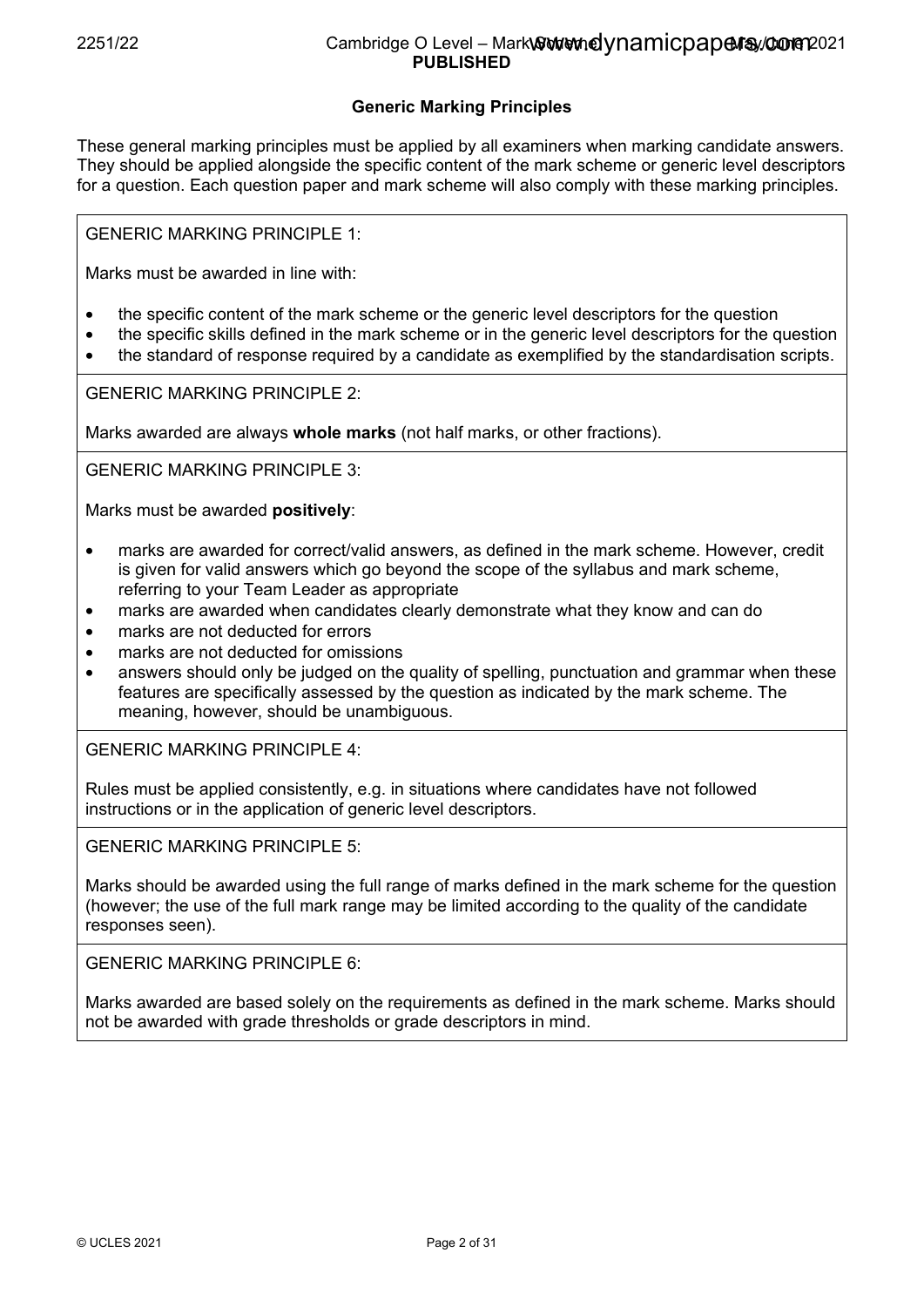# **Social Science-Specific Marking Principles (for point-based marking)**

| 1            | <b>Components using point-based marking:</b><br>Point marking is often used to reward knowledge, understanding and application of skills.<br>We give credit where the candidate's answer shows relevant knowledge, understanding<br>and application of skills in answering the question. We do not give credit where the answer<br>shows confusion.                                                                                                                                                                                                                                                                                                                                                                                                                                                                                                                                                                                                                                        |
|--------------|--------------------------------------------------------------------------------------------------------------------------------------------------------------------------------------------------------------------------------------------------------------------------------------------------------------------------------------------------------------------------------------------------------------------------------------------------------------------------------------------------------------------------------------------------------------------------------------------------------------------------------------------------------------------------------------------------------------------------------------------------------------------------------------------------------------------------------------------------------------------------------------------------------------------------------------------------------------------------------------------|
|              | From this it follows that we:                                                                                                                                                                                                                                                                                                                                                                                                                                                                                                                                                                                                                                                                                                                                                                                                                                                                                                                                                              |
|              | DO credit answers which are worded differently from the mark scheme if they clearly<br>a<br>convey the same meaning (unless the mark scheme requires a specific term)<br>DO credit alternative answers/examples which are not written in the mark scheme if they<br>$\mathbf b$<br>are correct                                                                                                                                                                                                                                                                                                                                                                                                                                                                                                                                                                                                                                                                                             |
|              | DO credit answers where candidates give more than one correct answer in one<br>C<br>prompt/numbered/scaffolded space where extended writing is required rather than list-type<br>answers. For example, questions that require $n$ reasons (e.g. State two reasons ).<br>DO NOT credit answers simply for using a 'key term' unless that is all that is required.<br>d                                                                                                                                                                                                                                                                                                                                                                                                                                                                                                                                                                                                                      |
|              | (Check for evidence it is understood and not used wrongly.)<br>DO NOT credit answers which are obviously self-contradicting or trying to cover all<br>$\mathbf e$                                                                                                                                                                                                                                                                                                                                                                                                                                                                                                                                                                                                                                                                                                                                                                                                                          |
|              | possibilities<br>DO NOT give further credit for what is effectively repetition of a correct point already<br>f<br>credited unless the language itself is being tested. This applies equally to 'mirror<br>statements' (i.e. polluted/not polluted).                                                                                                                                                                                                                                                                                                                                                                                                                                                                                                                                                                                                                                                                                                                                        |
|              | DO NOT require spellings to be correct, unless this is part of the test. However spellings of<br>g<br>syllabus terms must allow for clear and unambiguous separation from other syllabus terms<br>with which they may be confused (e.g. Corrasion/Corrosion)                                                                                                                                                                                                                                                                                                                                                                                                                                                                                                                                                                                                                                                                                                                               |
| $\mathbf{2}$ | <b>Presentation of mark scheme:</b><br>Slashes (/) or the word 'or' separate alternative ways of making the same point.<br>$\bullet$<br>Semi colons (;) bullet points (•) or figures in brackets (1) separate different points.<br>Content in the answer column in brackets is for examiner information/context to clarify the<br>$\bullet$<br>marking but is not required to earn the mark (except Accounting syllabuses where they<br>indicate negative numbers).                                                                                                                                                                                                                                                                                                                                                                                                                                                                                                                        |
| $\mathbf{3}$ | <b>Calculation questions:</b><br>The mark scheme will show the steps in the most likely correct method(s), the mark for<br>each step, the correct answer(s) and the mark for each answer<br>If working/explanation is considered essential for full credit, this will be indicated in the<br>٠<br>question paper and in the mark scheme. In all other instances, the correct answer to a<br>calculation should be given full credit, even if no supporting working is shown.<br>Where the candidate uses a valid method which is not covered by the mark scheme,<br>$\bullet$<br>award equivalent marks for reaching equivalent stages.<br>Where an answer makes use of a candidate's own incorrect figure from previous working,<br>$\bullet$<br>the 'own figure rule' applies: full marks will be given if a correct and complete method is<br>used. Further guidance will be included in the mark scheme where necessary and any<br>exceptions to this general principle will be noted. |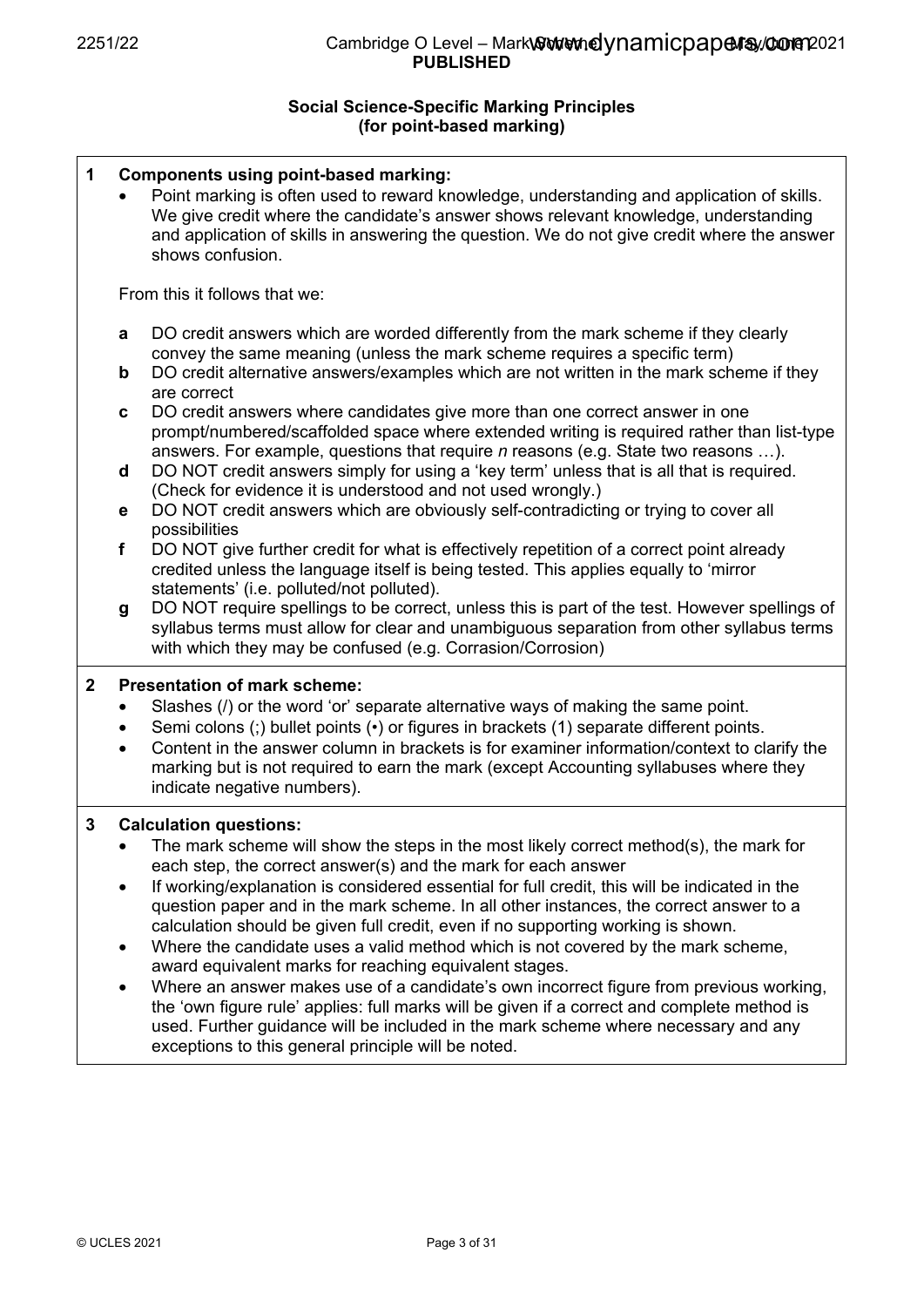# **4 Annotation:**

- For point marking, ticks can be used to indicate correct answers and crosses can be used to indicate wrong answers. There is no direct relationship between ticks and marks. Ticks have no defined meaning for levels of response marking.
- For levels of response marking, the level awarded should be annotated on the script.
- Other annotations will be used by examiners as agreed during standardisation, and the meaning will be understood by all examiners who marked that paper.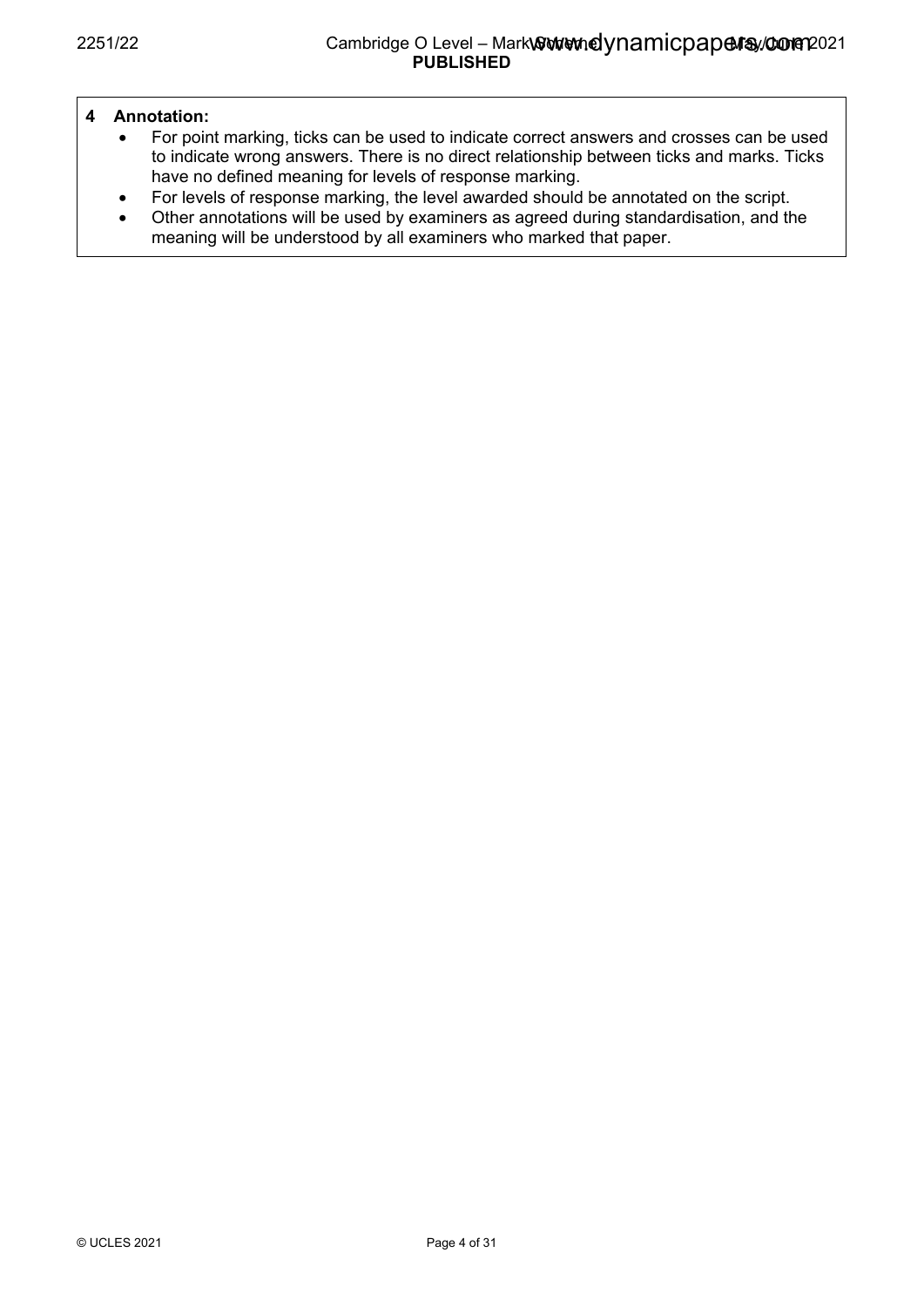## 2251/22 Cambridge O Level – Mark Scheme May/June 2021 www.dynamicpapers.com**PUBLISHED**

## **IMPORTANT NOTICE**

Mark Schemes have been issued on the basis of **one** copy per Assistant examiner and **two** copies per Team Leader.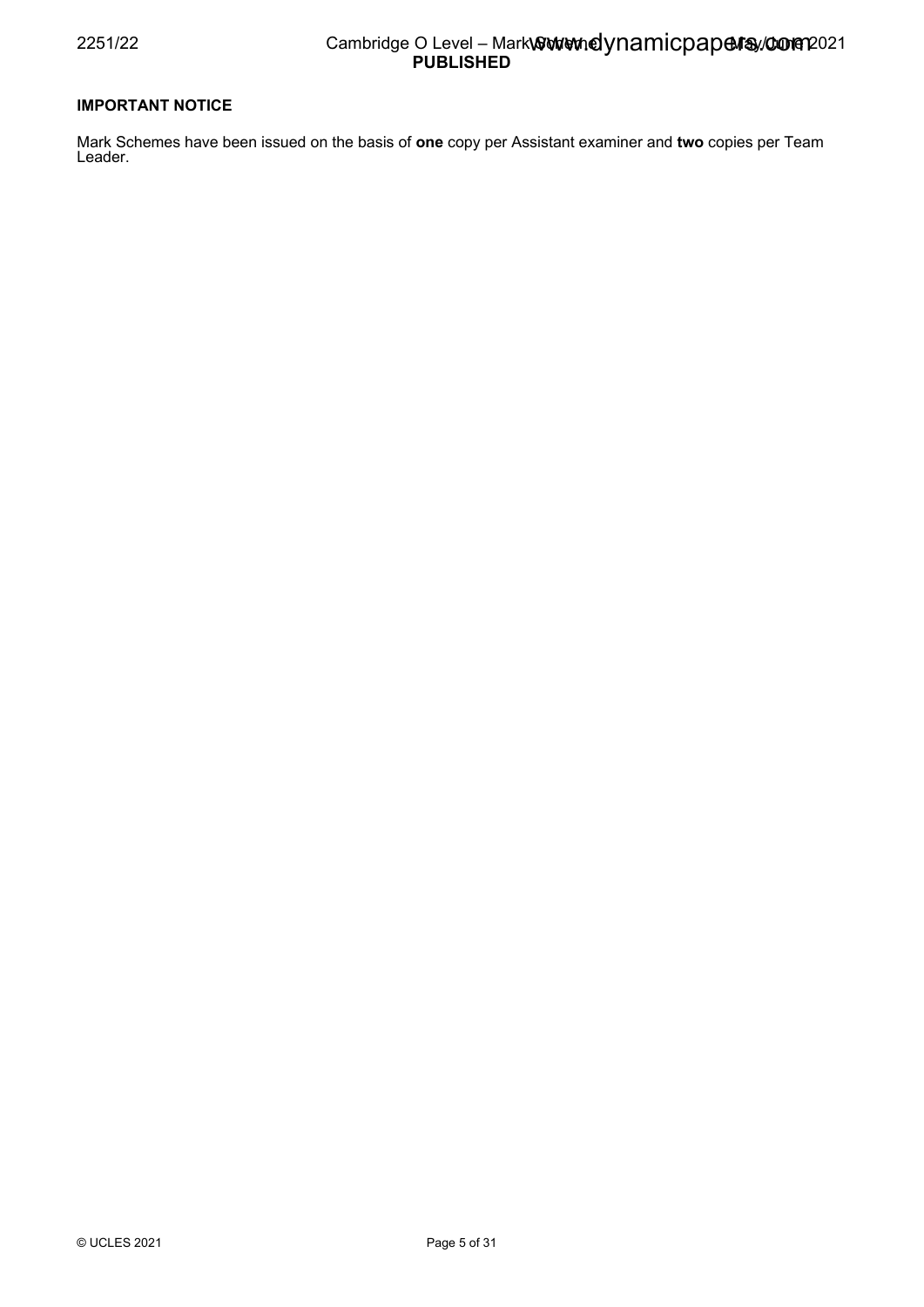| Question | Answer                                                                                                                                                                                                                                                                                                                                                                                                                                                                                                                                                                                                                                                                                                                                                                                                                                                                                                                                                                                                                                                                                                                                                                                                                                                                                         | <b>Marks</b> |
|----------|------------------------------------------------------------------------------------------------------------------------------------------------------------------------------------------------------------------------------------------------------------------------------------------------------------------------------------------------------------------------------------------------------------------------------------------------------------------------------------------------------------------------------------------------------------------------------------------------------------------------------------------------------------------------------------------------------------------------------------------------------------------------------------------------------------------------------------------------------------------------------------------------------------------------------------------------------------------------------------------------------------------------------------------------------------------------------------------------------------------------------------------------------------------------------------------------------------------------------------------------------------------------------------------------|--------------|
| 1(a)     | What is meant by the term 'traditional conjugal roles'?                                                                                                                                                                                                                                                                                                                                                                                                                                                                                                                                                                                                                                                                                                                                                                                                                                                                                                                                                                                                                                                                                                                                                                                                                                        | $\mathbf{2}$ |
|          | One mark for partial definition, e.g. old-fashioned roles in the family.                                                                                                                                                                                                                                                                                                                                                                                                                                                                                                                                                                                                                                                                                                                                                                                                                                                                                                                                                                                                                                                                                                                                                                                                                       |              |
|          | Two marks for clear definition, e.g. the segregated roles assumed to be<br>normal in the nuclear family e.g. male breadwinner, female housewife.                                                                                                                                                                                                                                                                                                                                                                                                                                                                                                                                                                                                                                                                                                                                                                                                                                                                                                                                                                                                                                                                                                                                               |              |
| 1(b)     | Describe two ways families may not be symmetrical.                                                                                                                                                                                                                                                                                                                                                                                                                                                                                                                                                                                                                                                                                                                                                                                                                                                                                                                                                                                                                                                                                                                                                                                                                                             | 4            |
|          | Candidates will be expected to describe two ways families may not be<br>symmetrical.                                                                                                                                                                                                                                                                                                                                                                                                                                                                                                                                                                                                                                                                                                                                                                                                                                                                                                                                                                                                                                                                                                                                                                                                           |              |
|          | <b>Possible answers:</b><br>feminism – the family is a patriarchal institution that benefits men;<br>٠<br>domestic division of labour - the main responsibility for childcare and<br>٠<br>housework falls typically to women;<br>hours worked – even when men and women work the same hours in<br>$\bullet$<br>employment, women do more work at home than men;<br>tasks completed – the tasks men and women perform in the family are<br>$\bullet$<br>different. Female tasks tend to be dull and repetitive whereas male<br>tasks are more active and fun;<br>dual/triple burden – expectations for family roles and responsibilities are<br>$\bullet$<br>still associated with females, regardless of whether they work outside<br>the home or not;<br>domestic violence – perpetrators are typically males and victims female;<br>٠<br>single parent families - these are typically headed by females who take<br>$\bullet$<br>responsibility for the raising of children even when the father is still<br>involved with the children;<br>age - adults typically have more power in the family than children;<br>other reasonable response.<br>One mark for each point correctly identified (up to maximum of two).<br>One mark for each point that is developed (up to a maximum of two). |              |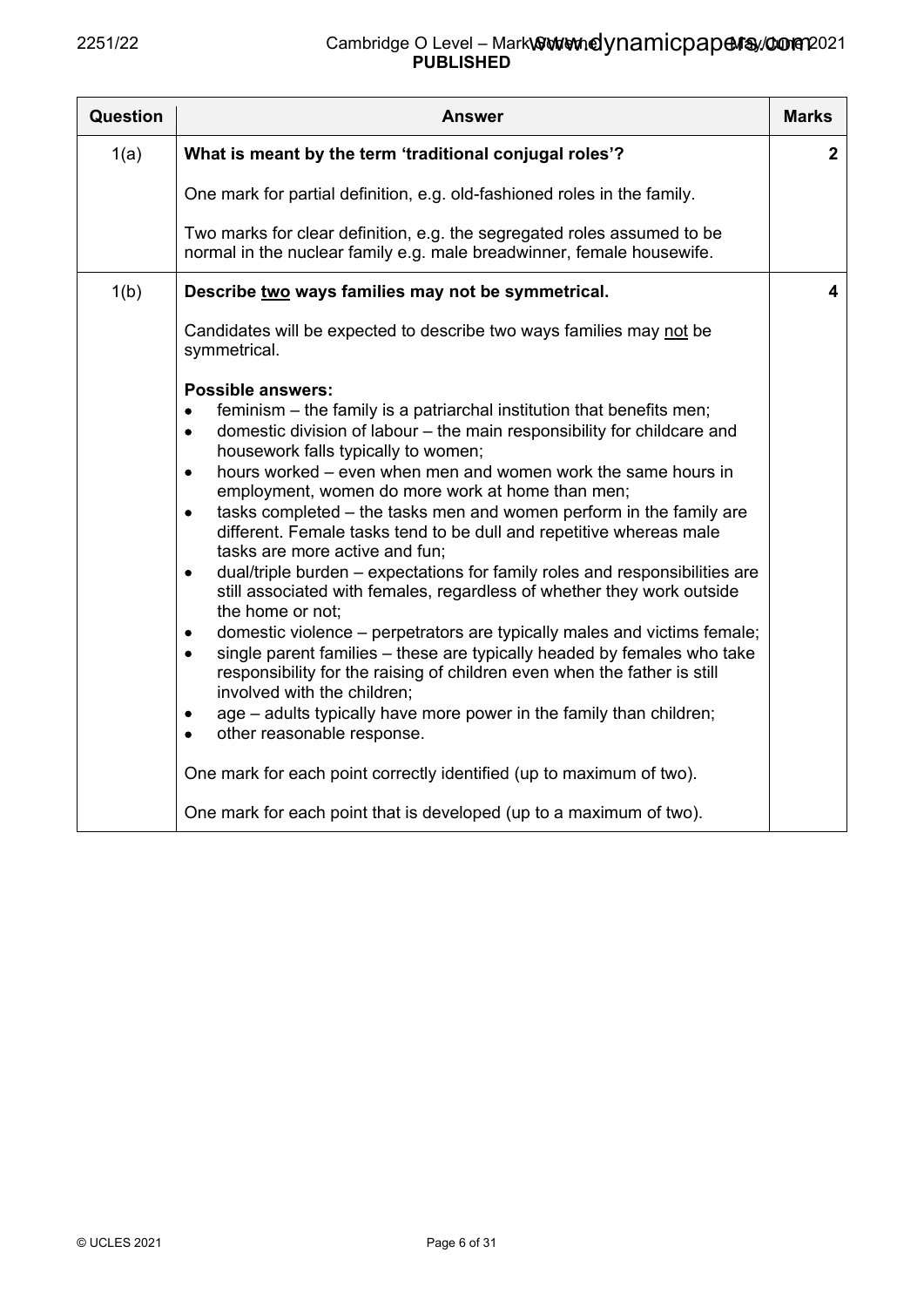| <b>Question</b> | <b>Answer</b>                                                                                                                                                                                                                                                                                                                                                                                                                                                                                                                                                                                                                                                                                                                                                                                                                                                                                                                                                                                                                                                                                                                                                                                                               | <b>Marks</b> |
|-----------------|-----------------------------------------------------------------------------------------------------------------------------------------------------------------------------------------------------------------------------------------------------------------------------------------------------------------------------------------------------------------------------------------------------------------------------------------------------------------------------------------------------------------------------------------------------------------------------------------------------------------------------------------------------------------------------------------------------------------------------------------------------------------------------------------------------------------------------------------------------------------------------------------------------------------------------------------------------------------------------------------------------------------------------------------------------------------------------------------------------------------------------------------------------------------------------------------------------------------------------|--------------|
| 1(c)            | Explain how decreasing birth rates are affecting the family.                                                                                                                                                                                                                                                                                                                                                                                                                                                                                                                                                                                                                                                                                                                                                                                                                                                                                                                                                                                                                                                                                                                                                                | 6            |
|                 | Candidates are expected to discuss different ways decreasing birth rates<br>are affecting the family.                                                                                                                                                                                                                                                                                                                                                                                                                                                                                                                                                                                                                                                                                                                                                                                                                                                                                                                                                                                                                                                                                                                       |              |
|                 | <b>Possible answers:</b><br>family life may be less child-centred because in many societies children<br>are viewed as an economic burden;<br>smaller family sizes may mean that more affection and time is<br>٠<br>showered upon the small number of children so making the family more<br>child-centred:<br>elderly/sick family members are now often looked after by the state<br>٠<br>rather than their family due to fewer children being born;<br>women may be less family centred and more work centred due to the<br>decreasing birth rate;<br>having a smaller family makes it easier to be geographically mobile<br>٠<br>thereby allowing individuals to take advantage of more diverse job<br>opportunities;<br>more families may only have one child therefore leisure activities may<br>be more media or adult centred rather than playing with siblings;<br>DINK families may be becoming more popular as adults choose to<br>$\bullet$<br>spend their income on themselves and activities they want to do rather<br>than on any children;<br>decreasing birth rates may mean that friends become ever more<br>٠<br>important in re-constructing what is meant by 'family';<br>other reasonable response.<br>٠ |              |
|                 | Band 0 [0 marks]<br>No creditworthy response.                                                                                                                                                                                                                                                                                                                                                                                                                                                                                                                                                                                                                                                                                                                                                                                                                                                                                                                                                                                                                                                                                                                                                                               |              |
|                 | <b>Band 1 [1-3 marks]</b><br>Answers in this band will show only a limited awareness of the question.<br>Responses may be short and un/underdeveloped. At the bottom of the band<br>(1 mark), expect one weak point. Higher in the band (2–3 marks),<br>candidates may offer more than one weak point, but there may be a<br>tendency towards simplistic answers, engaging with sociological ideas<br>without using sociological language.                                                                                                                                                                                                                                                                                                                                                                                                                                                                                                                                                                                                                                                                                                                                                                                  |              |
|                 | <b>Band 2 [4-6 marks]</b><br>Answers in this band will have clear and accurate explanation, showing<br>good sociological knowledge and understanding. Sociological terms and<br>concepts should be expected and explained. At the bottom of the band, the<br>range of points covered may be narrow or lack detail. Higher in the band,<br>answers will cover more than one point in a well-developed way or cover<br>several points in less detail.                                                                                                                                                                                                                                                                                                                                                                                                                                                                                                                                                                                                                                                                                                                                                                         |              |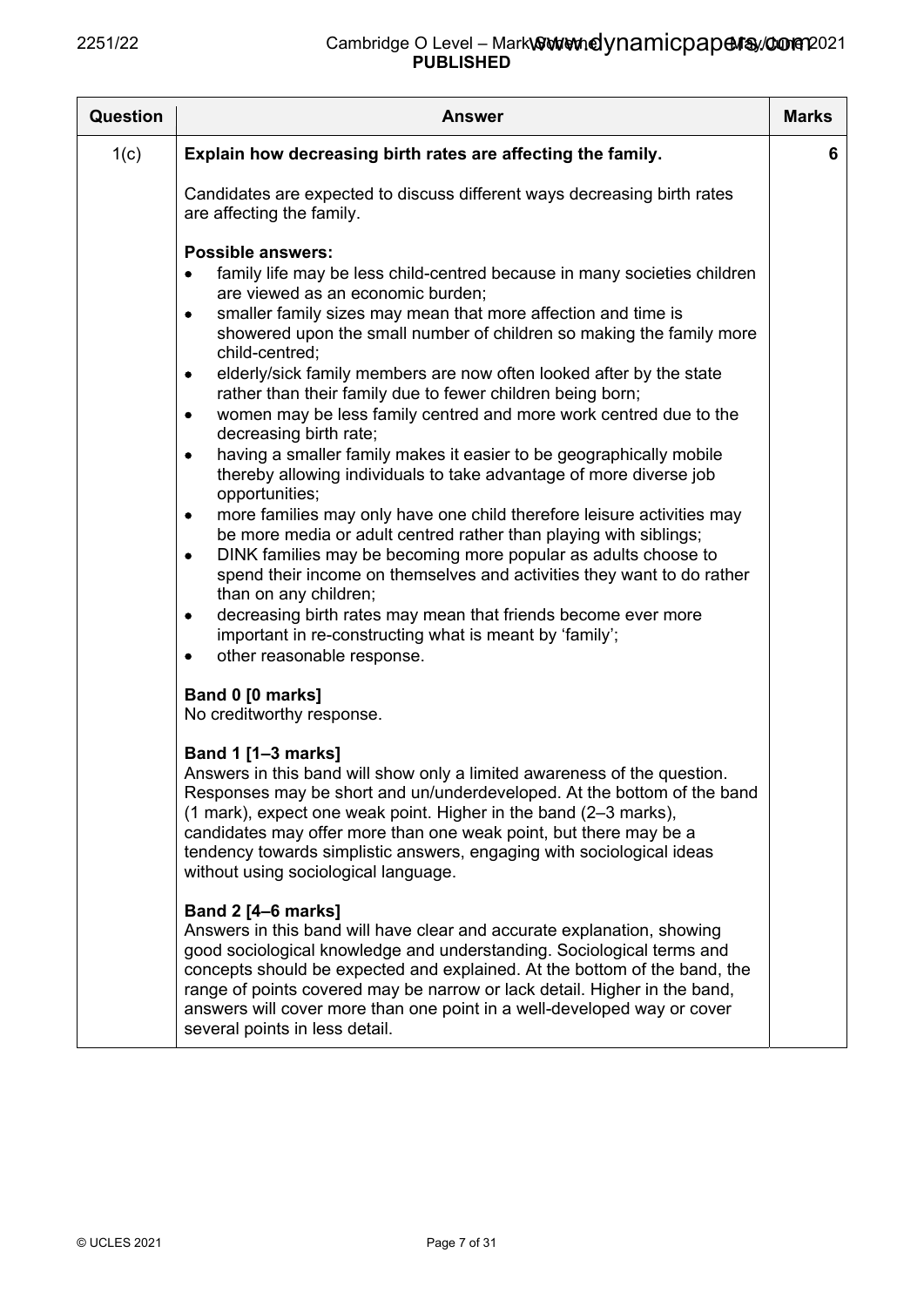| Question | <b>Answer</b>                                                                                                                                                                                                                                                                                                                                                                                                                                                                                                                                                                                                                                                                                                                                                                                                                                                                                                                                                                                                                                                                                                                                                                                                                                                                                                                                                                                                                                                                                                                                                                                                                                                                                                                                                                                                                                                                                                                                                                                                                                                                                                                                                                                                                                                                                                                                                                                                                                                                                                                                                                | <b>Marks</b> |
|----------|------------------------------------------------------------------------------------------------------------------------------------------------------------------------------------------------------------------------------------------------------------------------------------------------------------------------------------------------------------------------------------------------------------------------------------------------------------------------------------------------------------------------------------------------------------------------------------------------------------------------------------------------------------------------------------------------------------------------------------------------------------------------------------------------------------------------------------------------------------------------------------------------------------------------------------------------------------------------------------------------------------------------------------------------------------------------------------------------------------------------------------------------------------------------------------------------------------------------------------------------------------------------------------------------------------------------------------------------------------------------------------------------------------------------------------------------------------------------------------------------------------------------------------------------------------------------------------------------------------------------------------------------------------------------------------------------------------------------------------------------------------------------------------------------------------------------------------------------------------------------------------------------------------------------------------------------------------------------------------------------------------------------------------------------------------------------------------------------------------------------------------------------------------------------------------------------------------------------------------------------------------------------------------------------------------------------------------------------------------------------------------------------------------------------------------------------------------------------------------------------------------------------------------------------------------------------------|--------------|
| 1(d)     | Explain why men's roles in families are changing.                                                                                                                                                                                                                                                                                                                                                                                                                                                                                                                                                                                                                                                                                                                                                                                                                                                                                                                                                                                                                                                                                                                                                                                                                                                                                                                                                                                                                                                                                                                                                                                                                                                                                                                                                                                                                                                                                                                                                                                                                                                                                                                                                                                                                                                                                                                                                                                                                                                                                                                            | 8            |
|          | Candidates should explain why men's roles in families are changing.                                                                                                                                                                                                                                                                                                                                                                                                                                                                                                                                                                                                                                                                                                                                                                                                                                                                                                                                                                                                                                                                                                                                                                                                                                                                                                                                                                                                                                                                                                                                                                                                                                                                                                                                                                                                                                                                                                                                                                                                                                                                                                                                                                                                                                                                                                                                                                                                                                                                                                          |              |
|          | <b>Possible answers:</b><br>legislation – laws are changing to give men and women equality in<br>society and so this is also being seen in the family e.g. the increase of<br>symmetrical roles;<br>changing norms and values - segregated conjugal roles are now seen<br>$\bullet$<br>as a thing of the past meaning family roles have had to adapt;<br>what we mean to be 'male' is changing (e.g. Connell) – many men<br>٠<br>today choose to be less work centred and more home centred,<br>embodying 'new man' ideals/homosexuality is now accepted etc.;<br>feminism – women are no longer content in being subordinate to men<br>٠<br>and thus are not prepared to have the home and family life as their sole<br>source of identity, they are going to work;<br>the rise of diverse family structures and relationships e.g. same sex<br>٠<br>families, means that male roles have had to change – in a gay male<br>family, for example, men have to perform the household tasks and<br>duties;<br>education – girls are overtaking boys in terms of educational<br>٠<br>qualifications and achievement in most Western societies and this<br>means that they want and expect to work – men need to support<br>women in the home and with childcare if appropriate;<br>male unemployment/crisis of masculinity – if men are not working then<br>$\bullet$<br>they may find themselves having to take on roles in the home (Mac an<br>Ghaill – crisis of masculinity);<br>the move away from the extended family to the privatised nuclear family<br>٠<br>means that there is less pressure on men to take a traditional<br>instrumental role – the family's roles can therefore be negotiated;<br>functionalist ideas of natural expressive (female) and instrumental<br>٠<br>(male) roles in the family are challenged by the large number of women<br>who are now the primary breadwinners in their family - this inevitably<br>means male roles in the family need to change;<br>changes to gender socialisation – by parents, peers, education, the<br>$\bullet$<br>media – means that males and females are learning different ways to<br>be masculine and feminine and this will lead to men taking different<br>roles in the family e.g. being more involved in childcare and housework;<br>globalisation – as people see different ways of living through the internet<br>$\bullet$<br>and the worldwide web, more versions of family life with different male<br>and female roles become normalised;<br>other reasonable response.<br>٠<br>Band 0 [0 marks] |              |
|          | No creditworthy response.                                                                                                                                                                                                                                                                                                                                                                                                                                                                                                                                                                                                                                                                                                                                                                                                                                                                                                                                                                                                                                                                                                                                                                                                                                                                                                                                                                                                                                                                                                                                                                                                                                                                                                                                                                                                                                                                                                                                                                                                                                                                                                                                                                                                                                                                                                                                                                                                                                                                                                                                                    |              |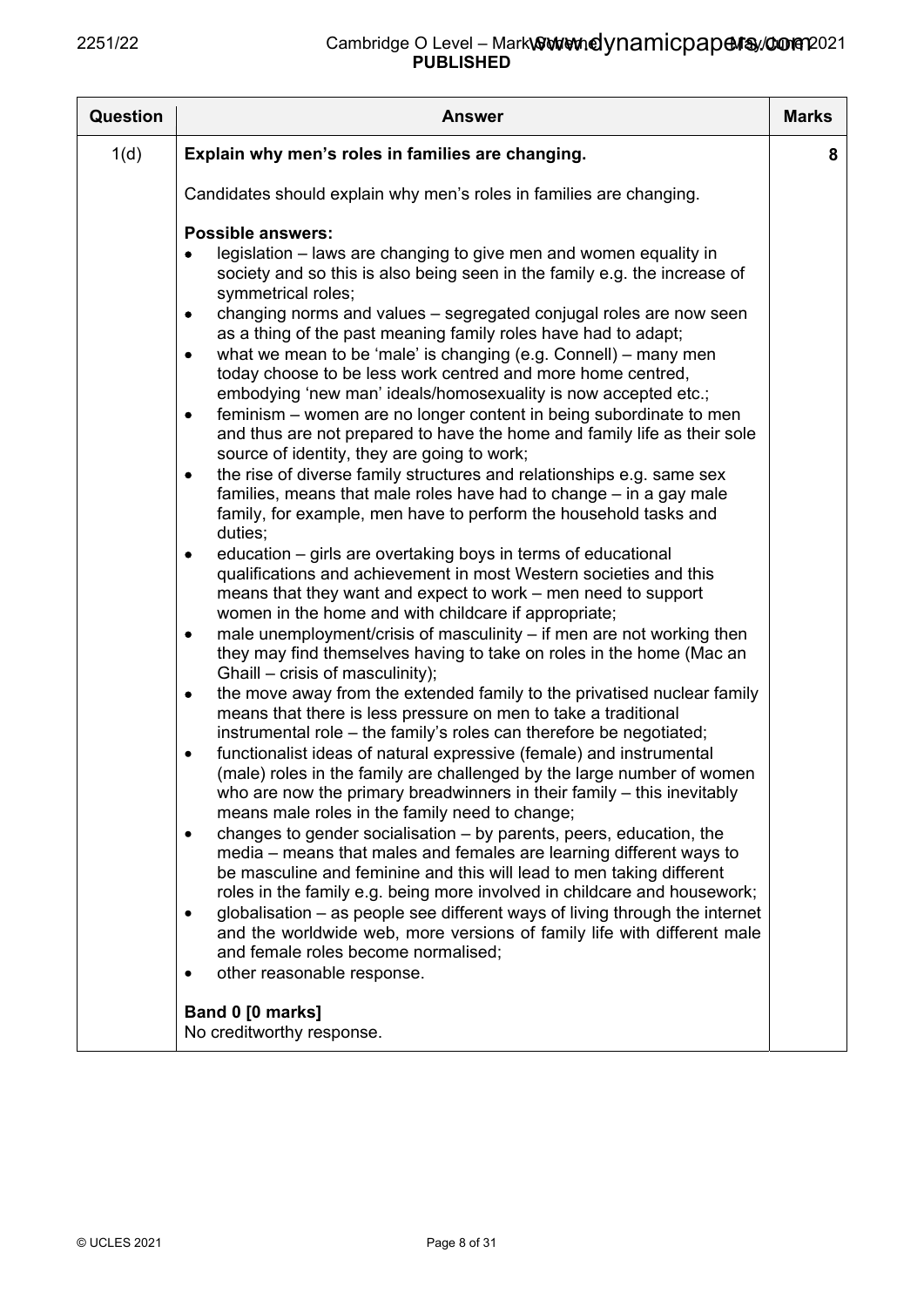| Question | <b>Answer</b>                                                                                                                                                                                                                                                                                                                                                                                                                                                                       | <b>Marks</b> |
|----------|-------------------------------------------------------------------------------------------------------------------------------------------------------------------------------------------------------------------------------------------------------------------------------------------------------------------------------------------------------------------------------------------------------------------------------------------------------------------------------------|--------------|
| 1(d)     | Band 1 [1-3 marks]<br>Answers in this band will show only a limited awareness of the question. A<br>tendency to description is likely. Responses may be short and undeveloped<br>and points stated without explanation. Sociological terms and concepts are<br>unlikely to be used. At the bottom of the band (1 mark), expect one weak<br>point. Higher in the band (2–3 marks), candidates may offer more than one<br>weak point.                                                 |              |
|          | <b>Band 2 [4–6 marks]</b><br>Answers in this band will show basic sociological knowledge and<br>understanding. Responses may be underdeveloped and lacking in range. At<br>the bottom of the band, candidates are unlikely to use sociological terms<br>and concepts accurately. Higher in the band, candidates may be beginning<br>to use sociological terms and concepts with greater accuracy. However,<br>some aspects of the answer may only be partially developed/explained. |              |
|          | <b>Band 3 [7-8 marks]</b><br>Answers in this band will show good sociological knowledge and<br>understanding and will be well-developed and explained. Sociological terms<br>and concepts will be used accurately overall. Answers will be well-focused<br>on the question and there will be a range of points presented. At the top of<br>the band explanations will be clear throughout.                                                                                          |              |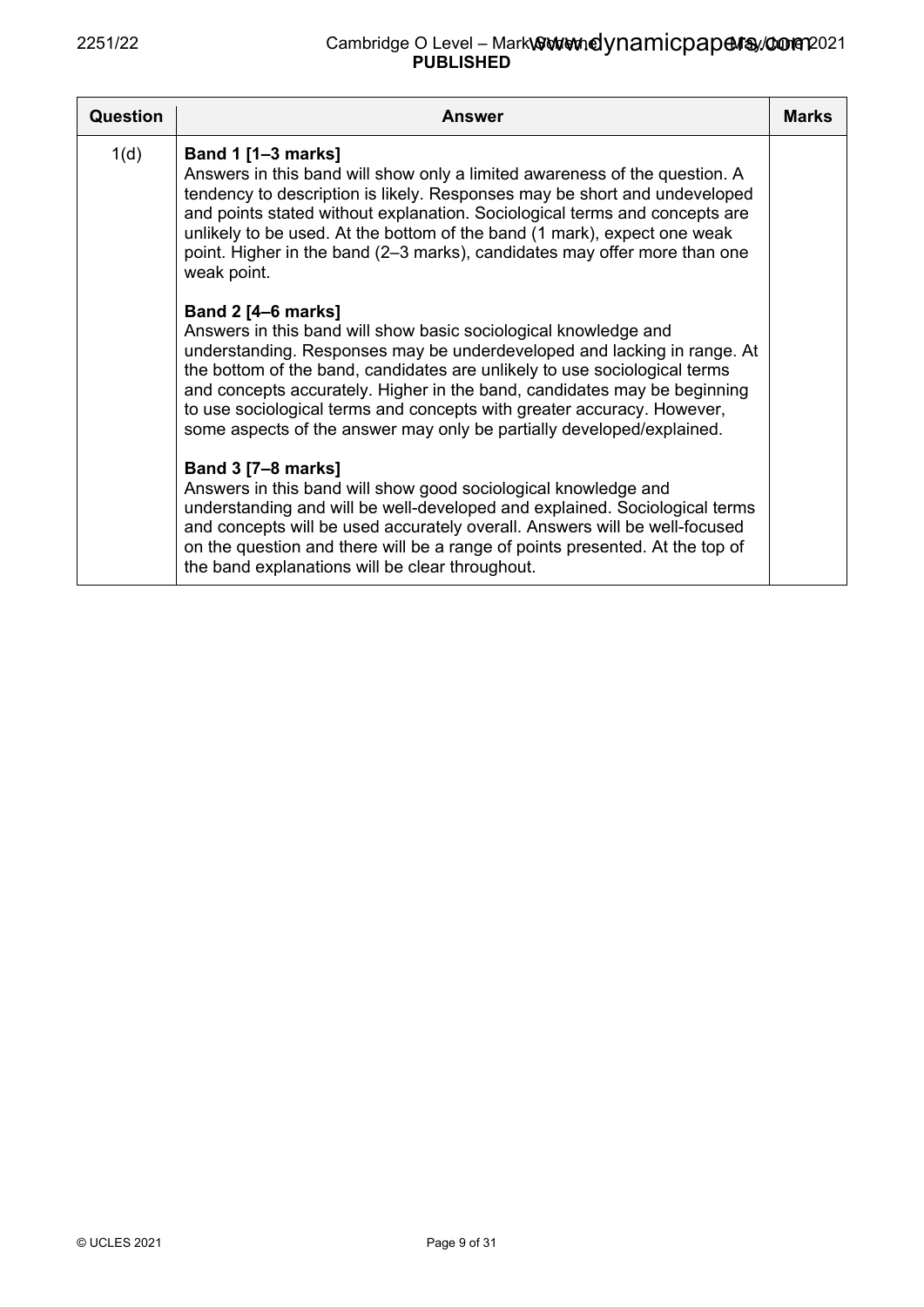| <b>Question</b> | <b>Answer</b>                                                                                                                                                                                                                                                                                                                         | <b>Marks</b> |
|-----------------|---------------------------------------------------------------------------------------------------------------------------------------------------------------------------------------------------------------------------------------------------------------------------------------------------------------------------------------|--------------|
| 1(e)            | To what extent does ethnicity impact upon experiences of family life?                                                                                                                                                                                                                                                                 | 15           |
|                 | Candidates should discuss different ways that experiences of family life can<br>be impacted upon by ethnicity. In evaluation, they may look at how other<br>factors are more significant than ethnicity (e.g. social class, culture, age<br>etc.) or argue that in many cases a family's ethnicity is not relevant to family<br>life. |              |
|                 | <b>Possible answers:</b>                                                                                                                                                                                                                                                                                                              |              |
|                 | <b>FOR</b><br>Afro-Caribbean families are more likely to be headed by females and<br>$\bullet$<br>are often matrifocal in nature;                                                                                                                                                                                                     |              |
|                 | South Asian families often have strong extended family ties and lower<br>$\bullet$<br>levels of divorce and single parenthood;                                                                                                                                                                                                        |              |
|                 | Chinese families may be small in size due to the one-child policy (now<br>$\bullet$<br>three child policy);                                                                                                                                                                                                                           |              |
|                 | the increase of DINK families in China may mean that children are not<br>$\bullet$<br>seen to be essential to family life;                                                                                                                                                                                                            |              |
|                 | families in some traditional societies may be polyandrous/polygamous<br>$\bullet$<br>and thus there may be multiple wives or husbands living in the family<br>home;                                                                                                                                                                   |              |
|                 | South Asian families on average are larger than other ethnicities which<br>$\bullet$<br>will affect family life – e.g. providing financial and emotional support;                                                                                                                                                                     |              |
|                 | South Asian families are more likely to maintain traditional and<br>$\bullet$<br>segregated gender roles than other ethnicities and may still conduct<br>arranged marriages;                                                                                                                                                          |              |
|                 | East European families have high rates of migration to the West which<br>$\bullet$<br>may have a big influence on family life as new norms and values need to<br>be taken on-board;                                                                                                                                                   |              |
|                 | Eastern European children are said to feel more duty towards their<br>$\bullet$<br>parents than those in the West and are therefore more likely to look<br>after elderly/sick parents themselves rather than rely on the state;                                                                                                       |              |
|                 | traveller/gypsy families typically move around frequently meaning they<br>often do not go to school regularly and spend more time at home with<br>parents and wider family members;                                                                                                                                                   |              |
|                 | ethnicity can affect food, clothing, norms and religion, all of which are a<br>$\bullet$<br>big part of family life e.g. praying at particular times of the day, being                                                                                                                                                                |              |
|                 | veiled, eating halal meat, Jewish Shabbat family meals etc.;<br>other reasonable response.<br>٠                                                                                                                                                                                                                                       |              |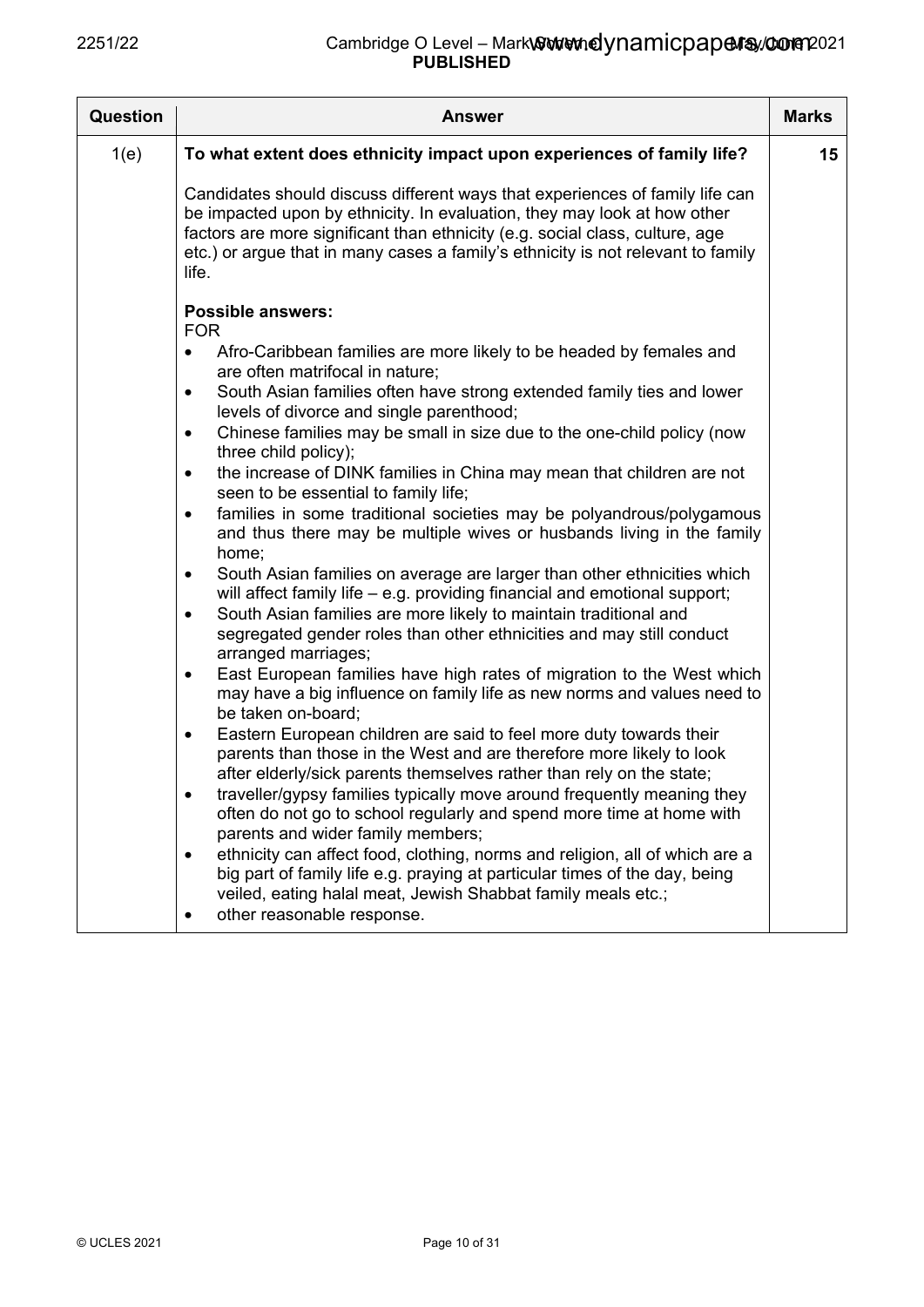| <b>Question</b> | Answer                                                                                                                                                                                                                                                                                                                                                                                                                                                                                                                                                                                                                                                                                                                                                                                                                                                                                                                                                                                                                                                                                                                                                                                                                                                                                                                                                                                                                                                                                                                                                                                                                                                                                                                                           | <b>Marks</b> |
|-----------------|--------------------------------------------------------------------------------------------------------------------------------------------------------------------------------------------------------------------------------------------------------------------------------------------------------------------------------------------------------------------------------------------------------------------------------------------------------------------------------------------------------------------------------------------------------------------------------------------------------------------------------------------------------------------------------------------------------------------------------------------------------------------------------------------------------------------------------------------------------------------------------------------------------------------------------------------------------------------------------------------------------------------------------------------------------------------------------------------------------------------------------------------------------------------------------------------------------------------------------------------------------------------------------------------------------------------------------------------------------------------------------------------------------------------------------------------------------------------------------------------------------------------------------------------------------------------------------------------------------------------------------------------------------------------------------------------------------------------------------------------------|--------------|
| 1(e)            | <b>AGAINST</b><br>one social factor such as ethnicity is unlikely to explain differences in<br>family life – it is more accurate to talk about the intersection of relevant<br>factors such as ethnicity, age, gender and social class;<br>to argue that ethnicity impacts upon family life is too deterministic and<br>$\bullet$<br>too generalised - every family and individual is different;<br>postmodernists believe that family life today is characterised by<br>$\bullet$<br>diversity, therefore individuals can choose the kind of family life they<br>want, regardless of ethnicity;<br>as so many societies are multicultural today, inter-ethnic relationships<br>$\bullet$<br>and families are commonplace, therefore hybridity is likely to be seen<br>meaning ethnicity is less influential;<br>Marxists would argue that social class is a much more important social<br>٠<br>factor that impacts upon family life e.g. through both material and<br>cultural factors;<br>feminists would argue that gender is much more influential than<br>$\bullet$<br>ethnicity when it comes to family life e.g. gender role socialisation,<br>segregated conjugal roles, triple shift etc.;<br>within an ethnic group family life may be different because of the<br>٠<br>country in which the family lives e.g. Asian families living in Asia may<br>practice arranged marriage and segregated conjugal roles whereas<br>those in the UK may be more love based and egalitarian;<br>the age of an individual may be the most important factor influencing<br>$\bullet$<br>family life in terms of expectations, norms and values e.g. attitudes to<br>same sex marriage, views on gender roles etc.;<br>other reasonable response.<br>٠ |              |
|                 | Band 0 [0 marks]<br>No creditworthy response.<br><b>Band 1 [1-4 marks]</b><br>Answers in this band may be vague and largely based on common sense<br>showing limited knowledge of the debate. Use of sociological terms or<br>concepts is very unlikely. Responses may be short, undeveloped and one-<br>sided. Lower in the band (1–2 marks), expect one or two weak points.<br>Higher in the band (3–4 marks) candidates may offer more than two points<br>and provide a weak definition of key terms in the question.<br><b>Band 2 [5-8 marks]</b><br>In this band candidates will show some basic knowledge of the debate.<br>Alternatively, they may offer an answer which is list-like in nature but there<br>will be no real attempt to assess the issues raised by the question. There<br>may be limited/some use of sociological terms or concepts. Responses may<br>be underdeveloped and lack range. Answers may be simplistic and two-<br>sided or only cover one side of the debate. Lower in the band, the response<br>may be rather narrow in the points covered and there may be some<br>development. Higher in the band, more points are likely to be covered with<br>some development. Alternatively, a list-like answer with some development<br>covering both sides of the argument may score up to 8 marks.                                                                                                                                                                                                                                                                                                                                                                                                                 |              |
|                 | A one-sided answer cannot score higher than 8 marks.                                                                                                                                                                                                                                                                                                                                                                                                                                                                                                                                                                                                                                                                                                                                                                                                                                                                                                                                                                                                                                                                                                                                                                                                                                                                                                                                                                                                                                                                                                                                                                                                                                                                                             |              |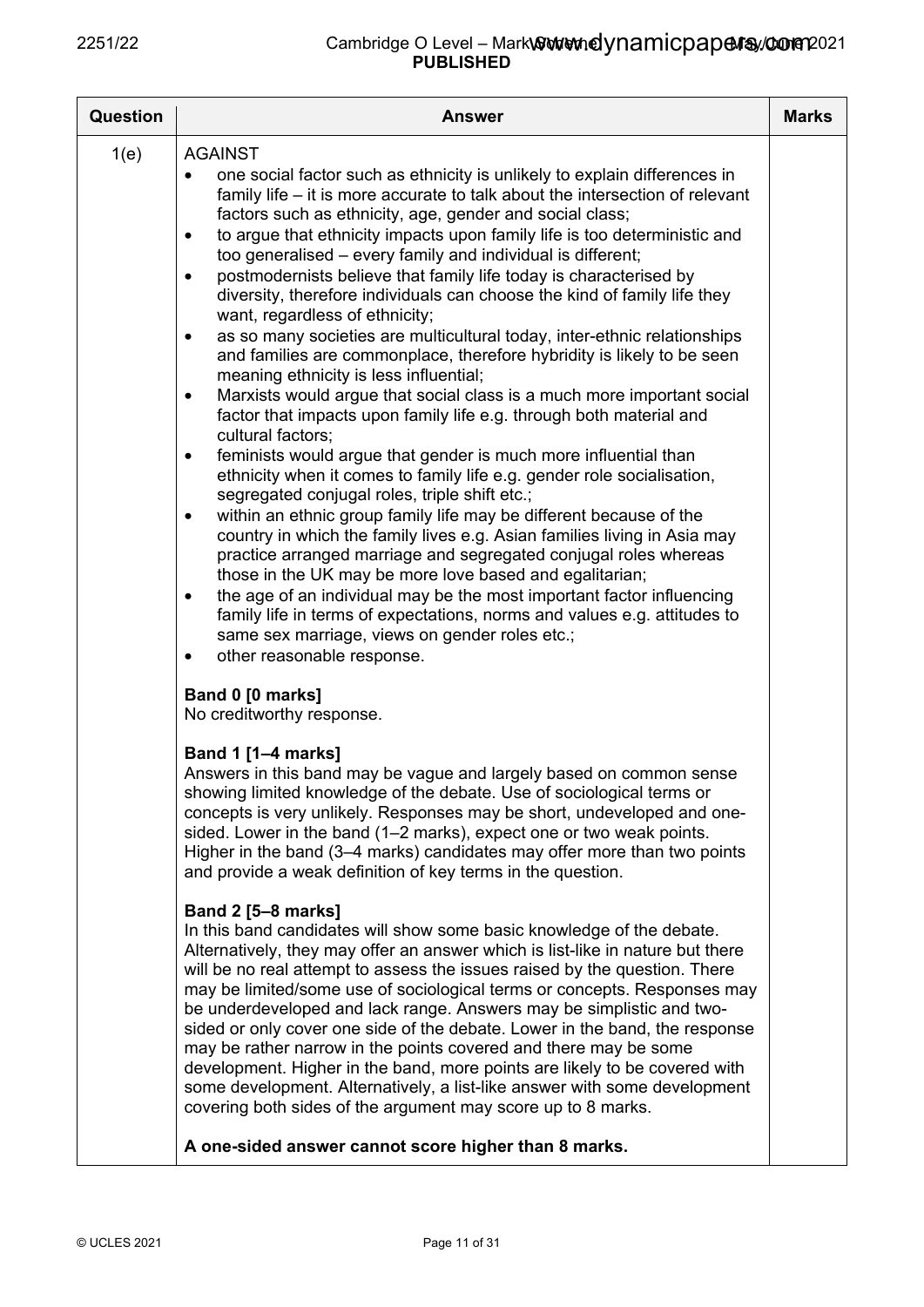| Question | <b>Answer</b>                                                                                                                                                                                                                                                                                                                                                                                                                                                                                                                                                                                                                                                                                                                                                                                                                                                                                                                                                                                                                                                                                                                                                                                                                                                                                                | <b>Marks</b> |
|----------|--------------------------------------------------------------------------------------------------------------------------------------------------------------------------------------------------------------------------------------------------------------------------------------------------------------------------------------------------------------------------------------------------------------------------------------------------------------------------------------------------------------------------------------------------------------------------------------------------------------------------------------------------------------------------------------------------------------------------------------------------------------------------------------------------------------------------------------------------------------------------------------------------------------------------------------------------------------------------------------------------------------------------------------------------------------------------------------------------------------------------------------------------------------------------------------------------------------------------------------------------------------------------------------------------------------|--------------|
| 1(e)     | <b>Band 3 [9-12 marks]</b><br>Answers in this band will show good sociological knowledge and<br>understanding of the debate. Sociological terms and concepts will be used<br>with greater accuracy and/or frequency. For the most part, answers will be<br>well-developed, focused on the questions and there will be a range of points<br>presented. There will be a two-sided response but it may lack range on one<br>side. At the bottom of the band, candidates may provide a narrower range of<br>developed points. At the top of the band, expect a wider range of developed<br>points and clear focus on the question.<br>Band 4 [13-15 marks]<br>Answers in this band will show excellent knowledge and understanding of<br>the debate. There will be a strong grasp of the arguments as well as<br>accurate and frequent use of sociological terms and concepts. Answers will<br>be well-developed, clearly focused on the question and discuss a wide<br>range of points. Responses will be two-sided and have a range of points on<br>each side. At the bottom of the band (13 marks), the answer may lack a<br>specific conclusion. Higher in the band, there will be a clear attempt to offer<br>an assessment of the 'To what extent.?' part of the question through a<br>focused conclusion. |              |

| Question | <b>Answer</b>                                                                                  | <b>Marks</b> |
|----------|------------------------------------------------------------------------------------------------|--------------|
| 2(a)     | What is meant by the term 'social conformity'?                                                 |              |
|          | One mark for partial definition, e.g. following the rules.                                     |              |
|          | Two marks for clear definition, e.g. fitting in with the social expectations for<br>behaviour. |              |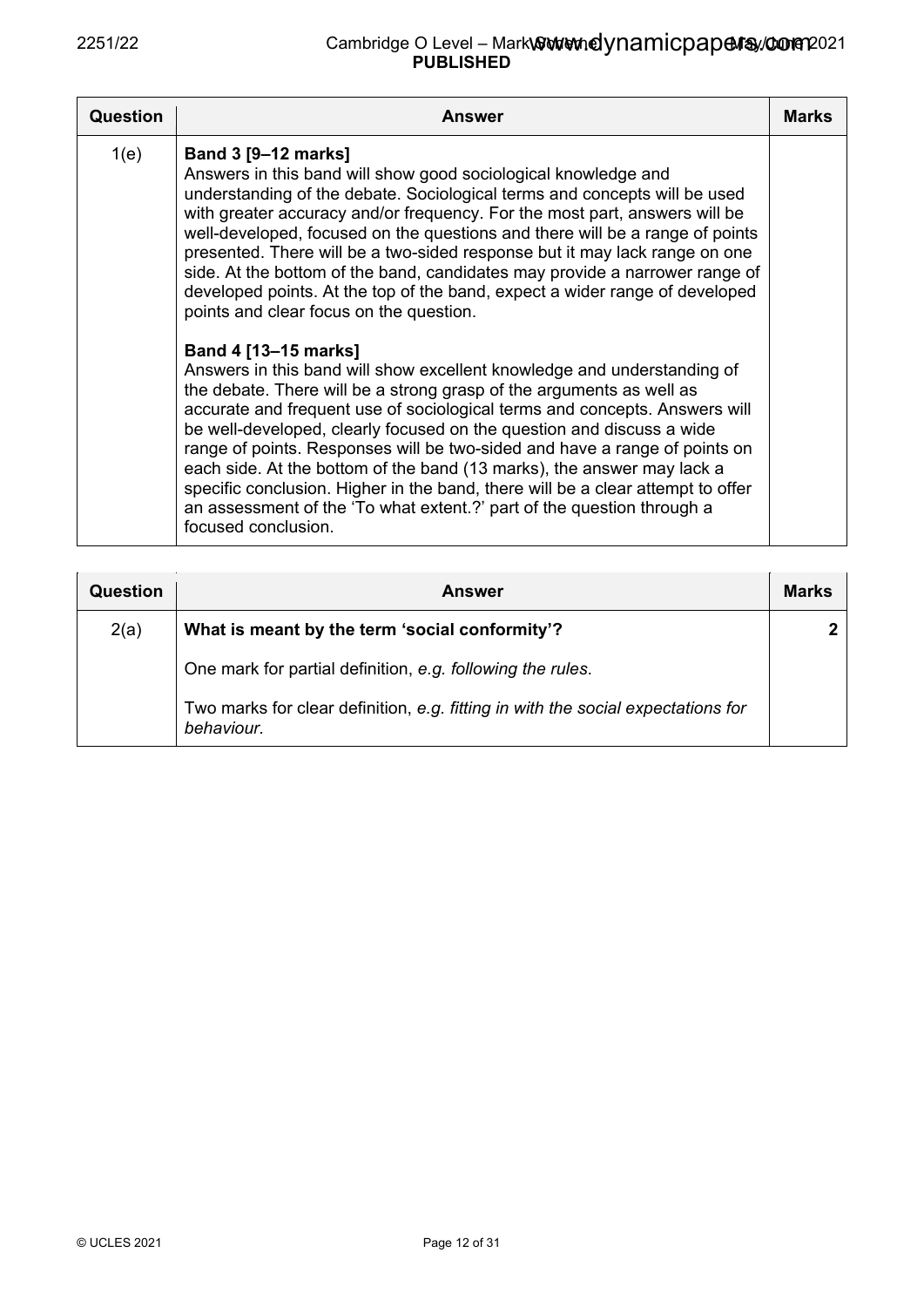| Question | <b>Answer</b>                                                                                                                                                                                                                                                                                                                                                                                                                                                                                                                                                                                                                                                                                                                                                                                                                                                                                                                                                            | <b>Marks</b> |
|----------|--------------------------------------------------------------------------------------------------------------------------------------------------------------------------------------------------------------------------------------------------------------------------------------------------------------------------------------------------------------------------------------------------------------------------------------------------------------------------------------------------------------------------------------------------------------------------------------------------------------------------------------------------------------------------------------------------------------------------------------------------------------------------------------------------------------------------------------------------------------------------------------------------------------------------------------------------------------------------|--------------|
| 2(b)     | Describe two patterns of educational achievement.<br>Candidates will be expected to describe two patterns of educational<br>achievement. The answer is likely to focus on social factors such as gender,<br>social class and ethnicity.                                                                                                                                                                                                                                                                                                                                                                                                                                                                                                                                                                                                                                                                                                                                  | 4            |
|          | <b>Possible answers:</b><br>gender – in many developing countries boys are more likely to receive<br>$\bullet$<br>an education than girls meaning that they achieve better;<br>gender - in modern industrial societies girls typically achieve higher<br>$\bullet$<br>than boys in terms of the amount of qualifications gained and the<br>grades/levels achieved;<br>gender – subject choice – educational achievement is dependent upon<br>$\bullet$<br>the subjects chosen for study e.g. in the UK sociology is dominated by<br>females, PE by males;<br>gender - over time - in modern industrial societies pre-1990's boys<br>$\bullet$<br>achieved better than girls;<br>gender - over time - both boys and girls achieve better today than in<br>$\bullet$<br>the past;<br>gender – university – in modern industrial societies more girls are going<br>٠                                                                                                        |              |
|          | to university than boys and achieving highly;<br>ethnicity – ethnic minority groups in a country typically do less well e.g.<br>$\bullet$<br>in the USA African-American students do not achieve as well as white<br>American students;<br>ethnicity – traveller children (Roma/gypsies) typically do not do well<br>$\bullet$<br>within education;<br>ethnicity – in the UK, Indian and Chinese students achieve the best;<br>$\bullet$<br>social class - students eligible for free school meals do less well than<br>٠<br>those who don't qualify for this support;<br>social class – the higher a students' social class position, the better they<br>$\bullet$<br>are likely to do in education;<br>social class - students in private schools achieve higher than students<br>$\bullet$<br>in state/government schools (better resources etc.);<br>other reasonable response.<br>$\bullet$<br>One mark for each point correctly identified (up to maximum of two). |              |
|          | One mark for each point that is developed (up to a maximum of two).                                                                                                                                                                                                                                                                                                                                                                                                                                                                                                                                                                                                                                                                                                                                                                                                                                                                                                      |              |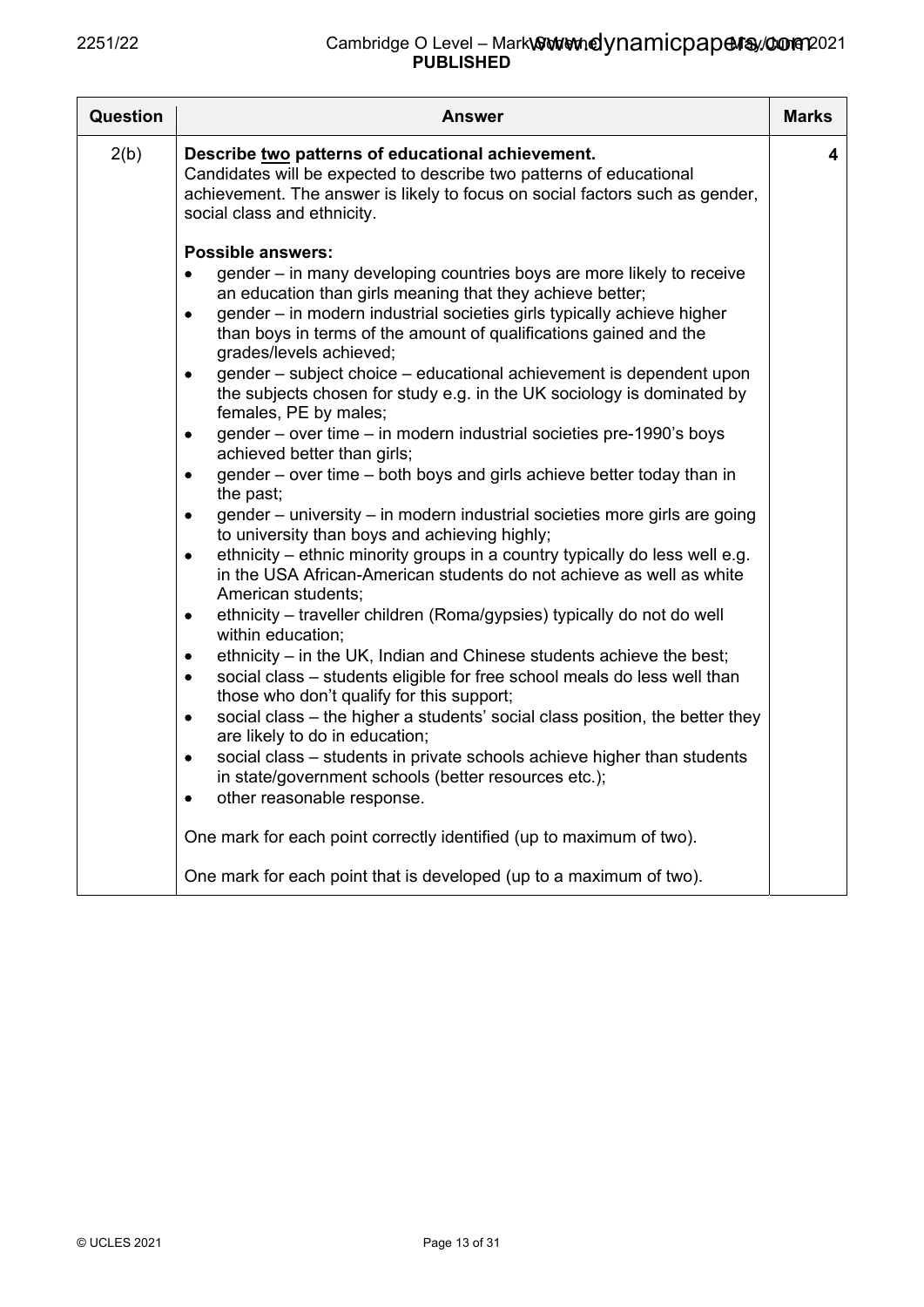| Question | Answer                                                                                                                                                                                                                                                                                                                                                                                                                                                                                                                                                                                                                                                                                                                                                                                                                                                                                                                                                                                                                                                                                                                                                                                                                                                                                                                                                                                                                                                                                                                                                                                                                                                                                                             | <b>Marks</b> |
|----------|--------------------------------------------------------------------------------------------------------------------------------------------------------------------------------------------------------------------------------------------------------------------------------------------------------------------------------------------------------------------------------------------------------------------------------------------------------------------------------------------------------------------------------------------------------------------------------------------------------------------------------------------------------------------------------------------------------------------------------------------------------------------------------------------------------------------------------------------------------------------------------------------------------------------------------------------------------------------------------------------------------------------------------------------------------------------------------------------------------------------------------------------------------------------------------------------------------------------------------------------------------------------------------------------------------------------------------------------------------------------------------------------------------------------------------------------------------------------------------------------------------------------------------------------------------------------------------------------------------------------------------------------------------------------------------------------------------------------|--------------|
| 2(c)     | Explain how the culture of masculinity may affect the educational<br>achievement of males.                                                                                                                                                                                                                                                                                                                                                                                                                                                                                                                                                                                                                                                                                                                                                                                                                                                                                                                                                                                                                                                                                                                                                                                                                                                                                                                                                                                                                                                                                                                                                                                                                         | 6            |
|          | Candidates should discuss how the culture of masculinity may affect the<br>educational achievement of males. Effects on educational achievement may<br>be negative, positive or a combination of both.                                                                                                                                                                                                                                                                                                                                                                                                                                                                                                                                                                                                                                                                                                                                                                                                                                                                                                                                                                                                                                                                                                                                                                                                                                                                                                                                                                                                                                                                                                             |              |
|          | <b>Possible answers:</b><br>boys may choose different subjects to girls e.g. PE, Design etc. as they<br>feel they can do well in them;<br>boys' leisure activities e.g. sports, video games may lead them to focus<br>٠<br>on activities not linked to school – this may negatively affect their<br>educational achievement;<br>pressure to be masculine may lead some boys to join anti-school<br>٠<br>subcultures and so negatively affect their educational achievement e.g.<br>Willis 'the lads';<br>aggressive masculine norms may mean that boys get into fights and<br>٠<br>arguments at school and so receive more sanctions, negatively<br>affecting their educational achievement;<br>masculine behaviour e.g. toughness, street smartness etc. is not valued<br>٠<br>in education and so may result in teachers negatively labelling boys,<br>thus leading to a self-fulfilling prophecy of underachievement;<br>wanting to look 'cool' may mean that boys do not study as much as girls<br>٠<br>leading to them being placed into lower sets thus negatively affecting<br>their educational achievement;<br>the culture of masculinity may attract boys to gangs meaning that they<br>٠<br>drop out of school and do not succeed in their exams;<br>the culture of masculinity in schools may suggest male dominance and<br>٠<br>success e.g. males in positions of authority – these male role models<br>may encourage boys to do well in school;<br>culture of masculinity in wider society makes boys believe they are<br>٠<br>more powerful and dominant than girls therefore they do not feel that<br>they need to try at school as they are already dominant;<br>other reasonable response.<br>٠ |              |
|          | Band 0 [0 marks]<br>No creditworthy response.<br><b>Band 1 [1-3 marks]</b><br>Answers in this band will show only a limited awareness of the question.<br>Responses may be short and un/underdeveloped. At the bottom of the band<br>(1 mark), expect one weak point. Higher in the band (2-3 marks),<br>candidates may offer more than one weak point, but there may be a<br>tendency towards simplistic answers, engaging with sociological ideas<br>without using sociological language.<br><b>Band 2 [4-6 marks]</b><br>Answers in this band will have clear and accurate explanation, showing<br>good sociological knowledge and understanding. Sociological terms and<br>concepts should be expected and explained. At the bottom of the band, the<br>range of points covered may be narrow or lack detail. Higher in the band,<br>answers will cover more than one point in a well-developed way or cover                                                                                                                                                                                                                                                                                                                                                                                                                                                                                                                                                                                                                                                                                                                                                                                                   |              |

several points in less detail.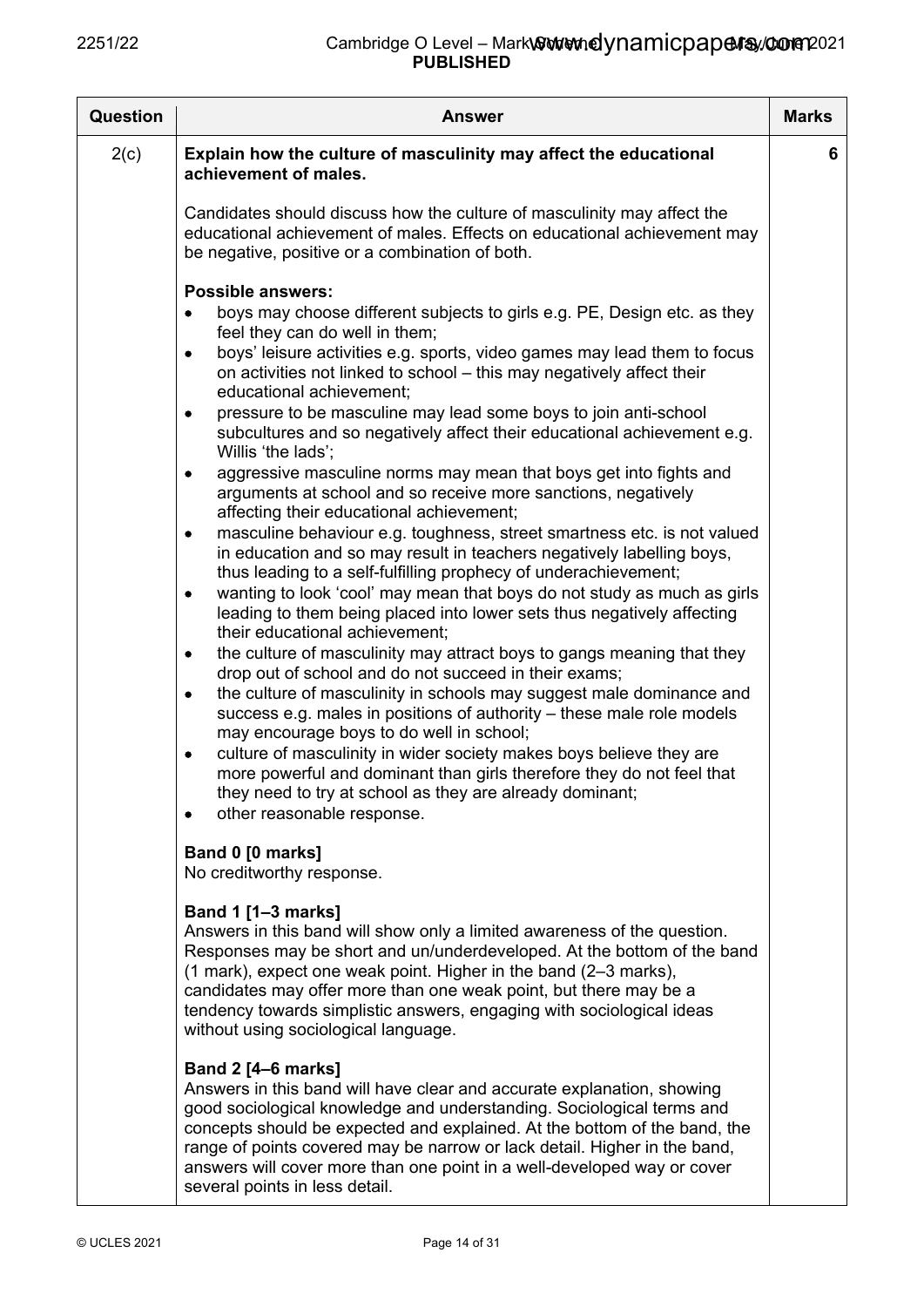| <b>Question</b> | <b>Answer</b>                                                                                                                                                                                                                                                                                                                                                                                                                                                                                                                                                                                                                                                                                                                                                                                                                                                                                                                                                                                                                                                                                                                                                                                                                                                                                                                                                                                                                                                                                                                                                                                                                                                                                                                                                                                                                                                                                                                                                                                                                                                                                                                                                                                                                                                                                                                                                                            | <b>Marks</b> |
|-----------------|------------------------------------------------------------------------------------------------------------------------------------------------------------------------------------------------------------------------------------------------------------------------------------------------------------------------------------------------------------------------------------------------------------------------------------------------------------------------------------------------------------------------------------------------------------------------------------------------------------------------------------------------------------------------------------------------------------------------------------------------------------------------------------------------------------------------------------------------------------------------------------------------------------------------------------------------------------------------------------------------------------------------------------------------------------------------------------------------------------------------------------------------------------------------------------------------------------------------------------------------------------------------------------------------------------------------------------------------------------------------------------------------------------------------------------------------------------------------------------------------------------------------------------------------------------------------------------------------------------------------------------------------------------------------------------------------------------------------------------------------------------------------------------------------------------------------------------------------------------------------------------------------------------------------------------------------------------------------------------------------------------------------------------------------------------------------------------------------------------------------------------------------------------------------------------------------------------------------------------------------------------------------------------------------------------------------------------------------------------------------------------------|--------------|
| 2(d)            | Explain why there are different types of schools.                                                                                                                                                                                                                                                                                                                                                                                                                                                                                                                                                                                                                                                                                                                                                                                                                                                                                                                                                                                                                                                                                                                                                                                                                                                                                                                                                                                                                                                                                                                                                                                                                                                                                                                                                                                                                                                                                                                                                                                                                                                                                                                                                                                                                                                                                                                                        | 8            |
|                 | Candidates should discuss the reasons why there are different types of<br>schools. It is likely that specific types of schools will be explicitly discussed.                                                                                                                                                                                                                                                                                                                                                                                                                                                                                                                                                                                                                                                                                                                                                                                                                                                                                                                                                                                                                                                                                                                                                                                                                                                                                                                                                                                                                                                                                                                                                                                                                                                                                                                                                                                                                                                                                                                                                                                                                                                                                                                                                                                                                             |              |
|                 | <b>Possible answers:</b><br>marketisation of education – means there needs to be choice in place<br>$\bullet$<br>for parents and students to decide which school a child attends;<br>single sex schools - proven to get higher results than mixed sex<br>$\bullet$<br>schools so feminists may say this is empowering for females;<br>faith schools - in a secular society little religious education may be<br>$\bullet$<br>taught at schools, therefore faith schools allow for the teaching of<br>particular religious beliefs, norms and values;<br>private schools – typically produce the best results in the education<br>$\bullet$<br>system so allow parents who can afford the tuition fees to send their<br>children there (selective education;<br>comprehensive education - based on principles of equality<br>$\bullet$<br>(meritocracy) and allow any student to attend, so giving equal<br>opportunities to all;<br>special schools - allow students with additional needs e.g. learning<br>$\bullet$<br>disabilities, to be specifically supported and catered for in their<br>education;<br>primary schools - allows for a more generic curriculum to be taught to<br>٠<br>students that inculcates them with society's norms and values;<br>secondary schools - allows for a more specialist and academic<br>$\bullet$<br>curriculum to be followed, building upon the foundations taught at the<br>primary level;<br>technical schools – allows students to be best prepared for the world of<br>$\bullet$<br>work through vocational courses and qualifications;<br>Marxism - private schools maintain social inequalities through the<br>$\bullet$<br>creation of an elite education for the rich – needed to support capitalism<br>and elitism;<br>choice – different types of schools mean that everyone's needs are<br>catered for (postmodernism) in a diverse society;<br>parental attitudes and beliefs - Montessori schools are thought by some<br>$\bullet$<br>to be a more natural and enjoyable way for children to learn that help<br>students develop the social, emotional, and intellectual skills they need<br>for long-term success in school and in life;<br>IQ - different types of schools exist in order to cater for different ability<br>$\bullet$<br>levels of students e.g. the tripartite system, academic vs vocational<br>schools etc.; |              |
|                 | other reasonable response<br>٠                                                                                                                                                                                                                                                                                                                                                                                                                                                                                                                                                                                                                                                                                                                                                                                                                                                                                                                                                                                                                                                                                                                                                                                                                                                                                                                                                                                                                                                                                                                                                                                                                                                                                                                                                                                                                                                                                                                                                                                                                                                                                                                                                                                                                                                                                                                                                           |              |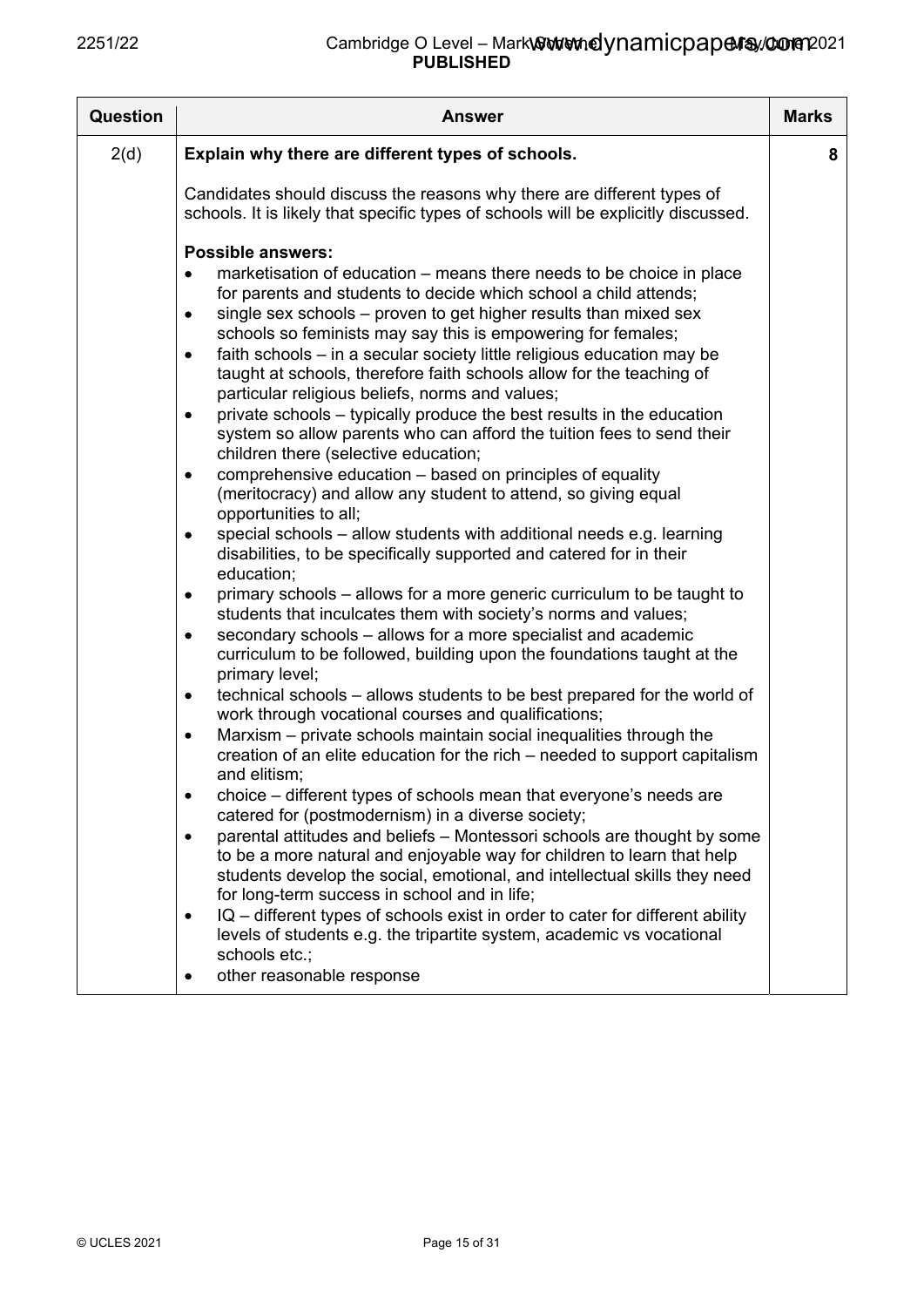| Question | <b>Answer</b>                                                                                                                                                                                                                                                                                                                                                                                                                                                                       | <b>Marks</b> |
|----------|-------------------------------------------------------------------------------------------------------------------------------------------------------------------------------------------------------------------------------------------------------------------------------------------------------------------------------------------------------------------------------------------------------------------------------------------------------------------------------------|--------------|
| 2(d)     | Band 0 [0 marks]<br>No creditworthy response.                                                                                                                                                                                                                                                                                                                                                                                                                                       |              |
|          | <b>Band 1 [1-3 marks]</b><br>Answers in this band will show only a limited awareness of the question. A<br>tendency to description is likely. Responses may be short and undeveloped<br>and points stated without explanation. Sociological terms and concepts are<br>unlikely to be used. At the bottom of the band (1 mark), expect one weak<br>point. Higher in the band (2–3 marks), candidates may offer more than one<br>weak point.                                          |              |
|          | <b>Band 2 [4–6 marks]</b><br>Answers in this band will show basic sociological knowledge and<br>understanding. Responses may be underdeveloped and lacking in range. At<br>the bottom of the band, candidates are unlikely to use sociological terms<br>and concepts accurately. Higher in the band, candidates may be beginning<br>to use sociological terms and concepts with greater accuracy. However,<br>some aspects of the answer may only be partially developed/explained. |              |
|          | <b>Band 3 [7-8 marks]</b><br>Answers in this band will show good sociological knowledge and<br>understanding and will be well-developed and explained. Sociological terms<br>and concepts will be used accurately overall. Answers will be well-focused<br>on the question and there will be a range of points presented. At the top of<br>the band explanations will be clear throughout.                                                                                          |              |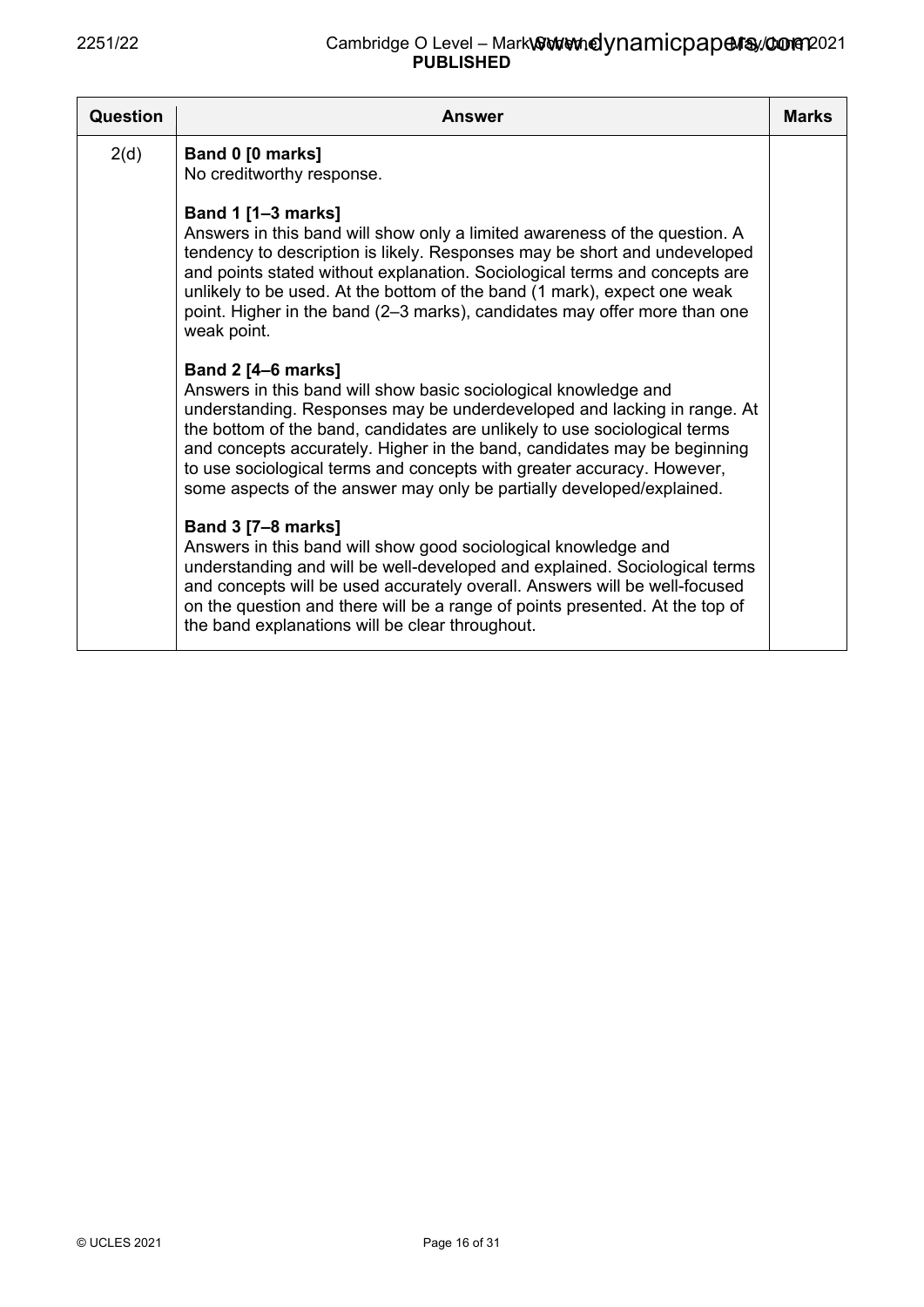| Question | <b>Answer</b>                                                                                                                                                                                                                                                         | <b>Marks</b> |
|----------|-----------------------------------------------------------------------------------------------------------------------------------------------------------------------------------------------------------------------------------------------------------------------|--------------|
| 2(e)     | To what extent is the education system fair?                                                                                                                                                                                                                          | 15           |
|          | Candidates should consider the ways in which the education system can be<br>seen to be fair. In evaluation, the reasons why it is not so fair or not fair for<br>everyone should be discussed.                                                                        |              |
|          | <b>Possible answers:</b><br><b>FOR</b>                                                                                                                                                                                                                                |              |
|          | functionalism – the education system is meritocratic; everyone has the<br>$\bullet$<br>same opportunities to be successful;                                                                                                                                           |              |
|          | equality legislation – this ensures that all social groups are given the<br>$\bullet$<br>right to education and that they cannot be discriminated against by<br>teachers;                                                                                             |              |
|          | option subjects – these allow students to choose their own curriculum<br>$\bullet$<br>path that best suits their own talents and interests - this is clearly fair;                                                                                                    |              |
|          | national curriculum – this ensures that all students study the same core<br>$\bullet$<br>subjects so that everyone has the same basic grounding;                                                                                                                      |              |
|          | setting and streaming – students are put into classes that best suit their<br>$\bullet$<br>needs and abilities - this gives everyone the best chance of being<br>educationally successful;                                                                            |              |
|          | both vocational and academic educational qualifications are available to<br>$\bullet$<br>students – this allows them to make the best choice for themselves;                                                                                                          |              |
|          | scholarships – fee paying schools offer scholarships and bursaries to<br>$\bullet$<br>ensure that money does not prevent bright students from receiving a<br>top education;                                                                                           |              |
|          | selective role – education acts as a filtering system (functionalism) to<br>$\bullet$<br>ensure that the brightest students are stretched and challenged to<br>achieve highly and the weaker students are offered courses and levels<br>that better suit their needs; |              |
|          | comprehensive schools - anyone can attend this type of school,<br>$\bullet$<br>regardless of educational ability or social factors, so making the system<br>fair;                                                                                                     |              |
|          | parental choice - in a lot of countries, parents have free choice to<br>$\bullet$<br>decide where to apply for their child's schooling, making the system fair;<br>other reasonable response.<br>$\bullet$                                                            |              |
|          |                                                                                                                                                                                                                                                                       |              |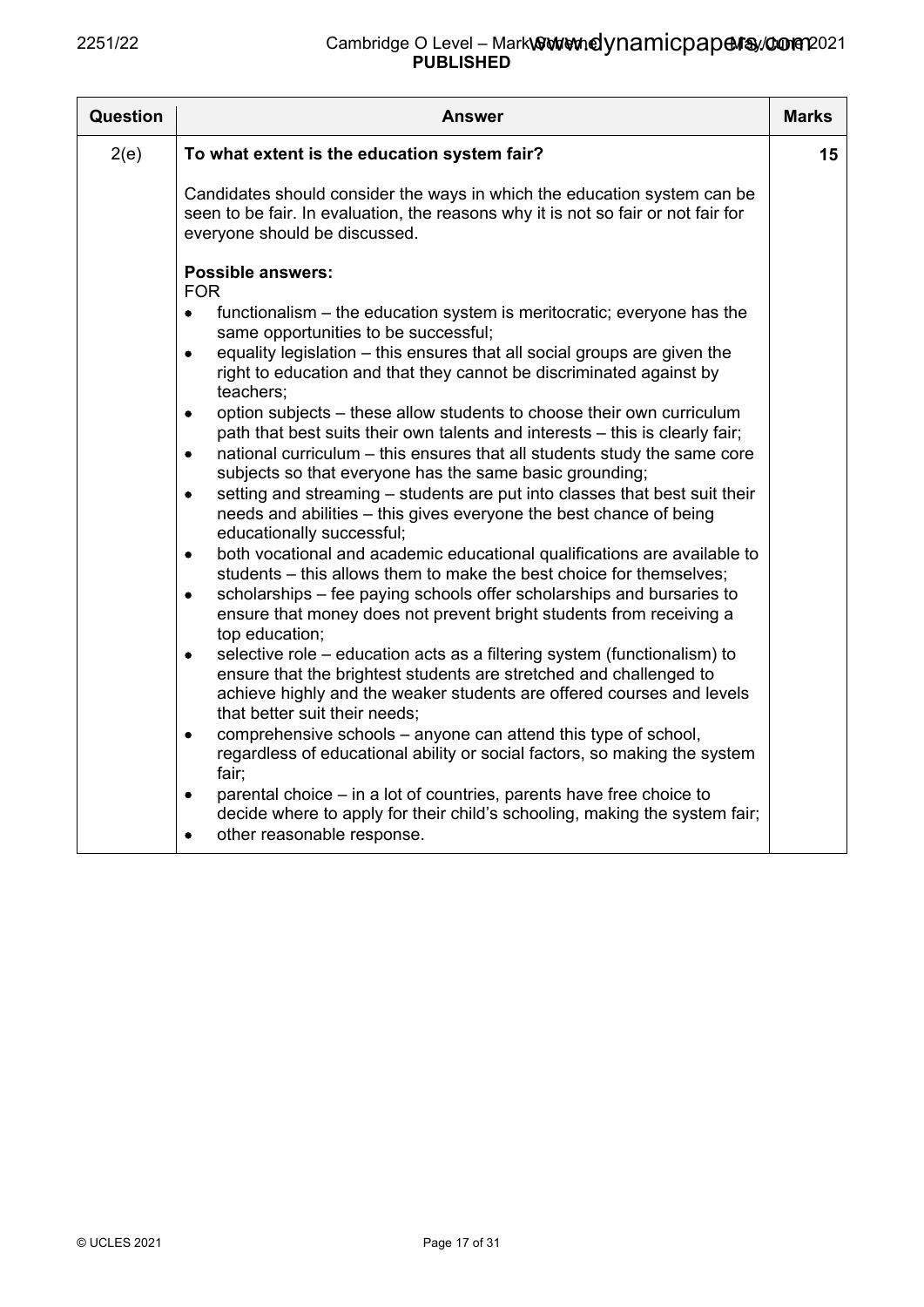| Question | Answer                                                                                                                                                                                                                                                                                                                                                                                                                                                                                                                                                                                                                                                                                                                                                                                                                                                                                                                                                                                                                                                                                                                                                                                                                                                                                                                                                                                                                                                                                                                                                                                                                                                                                                                                                                                                                                                                                                                                                                                                                                            | <b>Marks</b> |
|----------|---------------------------------------------------------------------------------------------------------------------------------------------------------------------------------------------------------------------------------------------------------------------------------------------------------------------------------------------------------------------------------------------------------------------------------------------------------------------------------------------------------------------------------------------------------------------------------------------------------------------------------------------------------------------------------------------------------------------------------------------------------------------------------------------------------------------------------------------------------------------------------------------------------------------------------------------------------------------------------------------------------------------------------------------------------------------------------------------------------------------------------------------------------------------------------------------------------------------------------------------------------------------------------------------------------------------------------------------------------------------------------------------------------------------------------------------------------------------------------------------------------------------------------------------------------------------------------------------------------------------------------------------------------------------------------------------------------------------------------------------------------------------------------------------------------------------------------------------------------------------------------------------------------------------------------------------------------------------------------------------------------------------------------------------------|--------------|
| 2(e)     | <b>AGAINST</b><br>private education (Marxism) – fee paying private schools get better<br>exam results on average than state schools, meaning that those<br>students who can afford to attend are likely to do better due to factors<br>such as higher expectations, smaller class sizes and better schools<br>resources;<br>ethnocentric curriculum – if the curriculum is biased towards the<br>$\bullet$<br>majority group in society and marginalises other ethnic and cultural<br>experiences then this cannot be fair;<br>gendered subject choice – feminists believe that students subject<br>$\bullet$<br>choices remain gendered and that this is often encouraged by teachers<br>and careers advisors - this can limit certain fields of high status/high<br>paying employment later in life;<br>role modelling – positions of authority in schools are said to be<br>$\bullet$<br>dominated by white males – this implies that other social groups are<br>less likely to be successful which is not fair;<br>cultural capital (Bourdieu) – middle class children arrive at school with<br>$\bullet$<br>the norms and values that are inherent in an academic education, this<br>makes school an easier and more enjoyable experience for them;<br>material deprivation - those students across all schools who can afford<br>$\bullet$<br>private tutoring, revision resources and study supports are likely to do<br>better than those who cannot - this isn't fair;<br>funding – schools in different areas, even within the same country, are<br>$\bullet$<br>funded at different levels per pupil meaning that some schools have<br>more opportunities than others to offer more extra-curricular activities,<br>smaller teacher-pupil ratios and more specialist equipment and<br>teachers:<br>teacher labelling – this has been proven to disadvantage certain groups<br>$\bullet$<br>of students in schools who are stereotyped to be 'troublemakers' or 'less<br>bright' - this is not fair;<br>other reasonable response.<br>٠ |              |
|          |                                                                                                                                                                                                                                                                                                                                                                                                                                                                                                                                                                                                                                                                                                                                                                                                                                                                                                                                                                                                                                                                                                                                                                                                                                                                                                                                                                                                                                                                                                                                                                                                                                                                                                                                                                                                                                                                                                                                                                                                                                                   |              |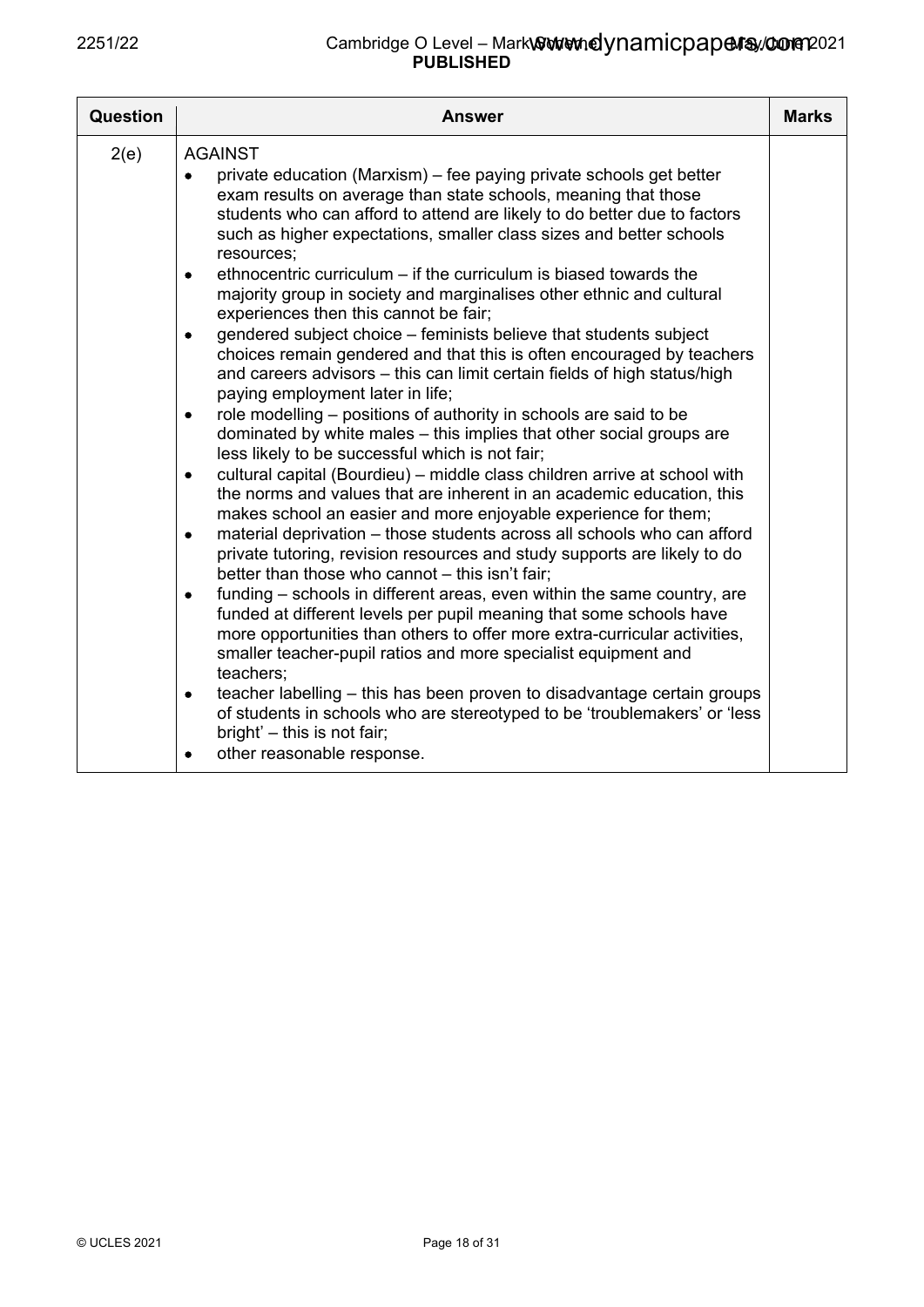| <b>Answer</b>                                                                                                                                                                                                                                                                                                                                                                                                                                                                                                                                                                                                                                                                                                                                                                                        | <b>Marks</b> |
|------------------------------------------------------------------------------------------------------------------------------------------------------------------------------------------------------------------------------------------------------------------------------------------------------------------------------------------------------------------------------------------------------------------------------------------------------------------------------------------------------------------------------------------------------------------------------------------------------------------------------------------------------------------------------------------------------------------------------------------------------------------------------------------------------|--------------|
| Band 0 [0 marks]<br>No creditworthy response.                                                                                                                                                                                                                                                                                                                                                                                                                                                                                                                                                                                                                                                                                                                                                        |              |
| <b>Band 1 [1-4 marks]</b><br>Answers in this band may be vague and largely based on common sense<br>showing limited knowledge of the debate. Use of sociological terms or<br>concepts is very unlikely. Responses may be short, undeveloped and one-<br>sided. Lower in the band (1-2 marks), expect one or two weak points.<br>Higher in the band (3–4 marks) candidates may offer more than two points<br>and provide a weak definition of key terms in the question.                                                                                                                                                                                                                                                                                                                              |              |
| <b>Band 2 [5-8 marks]</b><br>In this band candidates will show some basic knowledge of the debate.<br>Alternatively, they may offer an answer which is list-like in nature but there<br>will be no real attempt to assess the issues raised by the question. There<br>may be limited/some use of sociological terms or concepts. Responses may<br>be underdeveloped and lack range. Answers may be simplistic and two-<br>sided or only cover one side of the debate. Lower in the band, the response<br>may be rather narrow in the points covered and there may be some<br>development. Higher in the band, more points are likely to be covered with<br>some development. Alternatively, a list-like answer with some development<br>covering both sides of the argument may score up to 8 marks. |              |
| A one-sided answer cannot score higher than 8 marks.                                                                                                                                                                                                                                                                                                                                                                                                                                                                                                                                                                                                                                                                                                                                                 |              |
| <b>Band 3 [9–12 marks]</b><br>Answers in this band will show good sociological knowledge and<br>understanding of the debate. Sociological terms and concepts will be used<br>with greater accuracy and/or frequency. For the most part, answers will be<br>well-developed, focused on the questions and there will be a range of points<br>presented. There will be a two-sided response but it may lack range on one<br>side. At the bottom of the band, candidates may provide a narrower range of<br>developed points. At the top of the band, expect a wider range of developed<br>points and clear focus on the question.                                                                                                                                                                       |              |
| Band 4 [13-15 marks]<br>Answers in this band will show excellent knowledge and understanding of<br>the debate. There will be a strong grasp of the arguments as well as<br>accurate and frequent use of sociological terms and concepts. Answers will<br>be well-developed, clearly focused on the question and discuss a wide<br>range of points. Responses will be two-sided and have a range of points on<br>each side. At the bottom of the band (13 marks), the answer may lack a<br>specific conclusion. Higher in the band, there will be a clear attempt to offer<br>an assessment of the 'To what extent?' part of the question through a<br>focused conclusion.                                                                                                                            |              |
|                                                                                                                                                                                                                                                                                                                                                                                                                                                                                                                                                                                                                                                                                                                                                                                                      |              |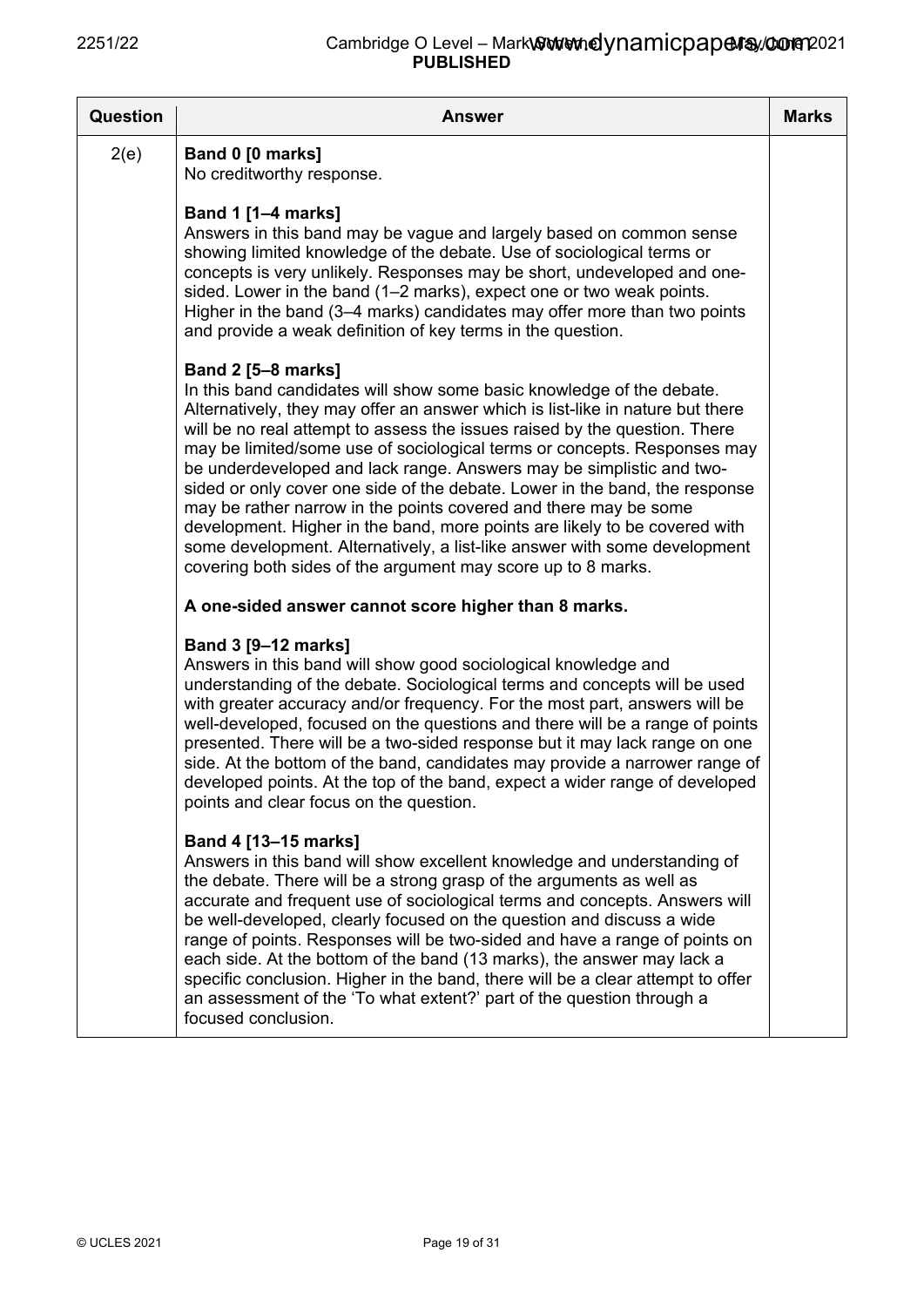| Question | <b>Answer</b>                                                                                                                                                                                                                                                                                                                                                                                                                                                                                                                                                                                                                                                                                                                                                                                                                                                                                                                                                                                                                                                                                                                                                                                                          | <b>Marks</b> |
|----------|------------------------------------------------------------------------------------------------------------------------------------------------------------------------------------------------------------------------------------------------------------------------------------------------------------------------------------------------------------------------------------------------------------------------------------------------------------------------------------------------------------------------------------------------------------------------------------------------------------------------------------------------------------------------------------------------------------------------------------------------------------------------------------------------------------------------------------------------------------------------------------------------------------------------------------------------------------------------------------------------------------------------------------------------------------------------------------------------------------------------------------------------------------------------------------------------------------------------|--------------|
| 3(a)     | What is meant by the term 'stigma'?                                                                                                                                                                                                                                                                                                                                                                                                                                                                                                                                                                                                                                                                                                                                                                                                                                                                                                                                                                                                                                                                                                                                                                                    | $\mathbf{2}$ |
|          | One mark for partial definition, e.g. a bad label.                                                                                                                                                                                                                                                                                                                                                                                                                                                                                                                                                                                                                                                                                                                                                                                                                                                                                                                                                                                                                                                                                                                                                                     |              |
|          | Two marks for clear definition, e.g. a label that changes the labelled<br>person's positive self-image into a negative one.                                                                                                                                                                                                                                                                                                                                                                                                                                                                                                                                                                                                                                                                                                                                                                                                                                                                                                                                                                                                                                                                                            |              |
| 3(b)     | Describe two examples of rehabilitation used to reduce crime.<br>Candidates will be expected to describe two examples of rehabilitation used<br>to reduce crime.<br><b>Possible answers:</b><br>restorative justice – the offender and victim meet allowing the offender<br>$\bullet$<br>to see the consequences of his/her crime and to apologise for it;<br>work and employment – criminals may be given access to work<br>$\bullet$<br>experience and placements in order that on release from prison they<br>are 'work ready';<br>training schemes - vocational education, practical skills training and<br>$\bullet$<br>access to jobs may be provided to prisoners in order to equip them to<br>work once released from prison;<br>education – prisoners may be able to access educational programmes<br>$\bullet$<br>in prison that allows them to focus on something positive and thus<br>improve their work opportunities on release;<br>treatment programmes/rehab centres - medical and psychological<br>$\bullet$<br>intervention may be provided in order to treat addictions and criminal<br>behaviour e.g. violence;<br>community service $-$ giving back to the community and putting the<br>$\bullet$ | 4            |
|          | crime committed 'right' is used as a way of making criminals see the<br>error of their ways;<br>mentoring - positive role models may be assigned to criminals either in<br>$\bullet$<br>prison or in the outside world in order to show them a better, non-<br>offending lifestyle;                                                                                                                                                                                                                                                                                                                                                                                                                                                                                                                                                                                                                                                                                                                                                                                                                                                                                                                                    |              |
|          | other reasonable response.<br>$\bullet$                                                                                                                                                                                                                                                                                                                                                                                                                                                                                                                                                                                                                                                                                                                                                                                                                                                                                                                                                                                                                                                                                                                                                                                |              |
|          | One mark for each point correctly identified (up to maximum of two).                                                                                                                                                                                                                                                                                                                                                                                                                                                                                                                                                                                                                                                                                                                                                                                                                                                                                                                                                                                                                                                                                                                                                   |              |
|          | One mark for each point that is developed (up to a maximum of two).                                                                                                                                                                                                                                                                                                                                                                                                                                                                                                                                                                                                                                                                                                                                                                                                                                                                                                                                                                                                                                                                                                                                                    |              |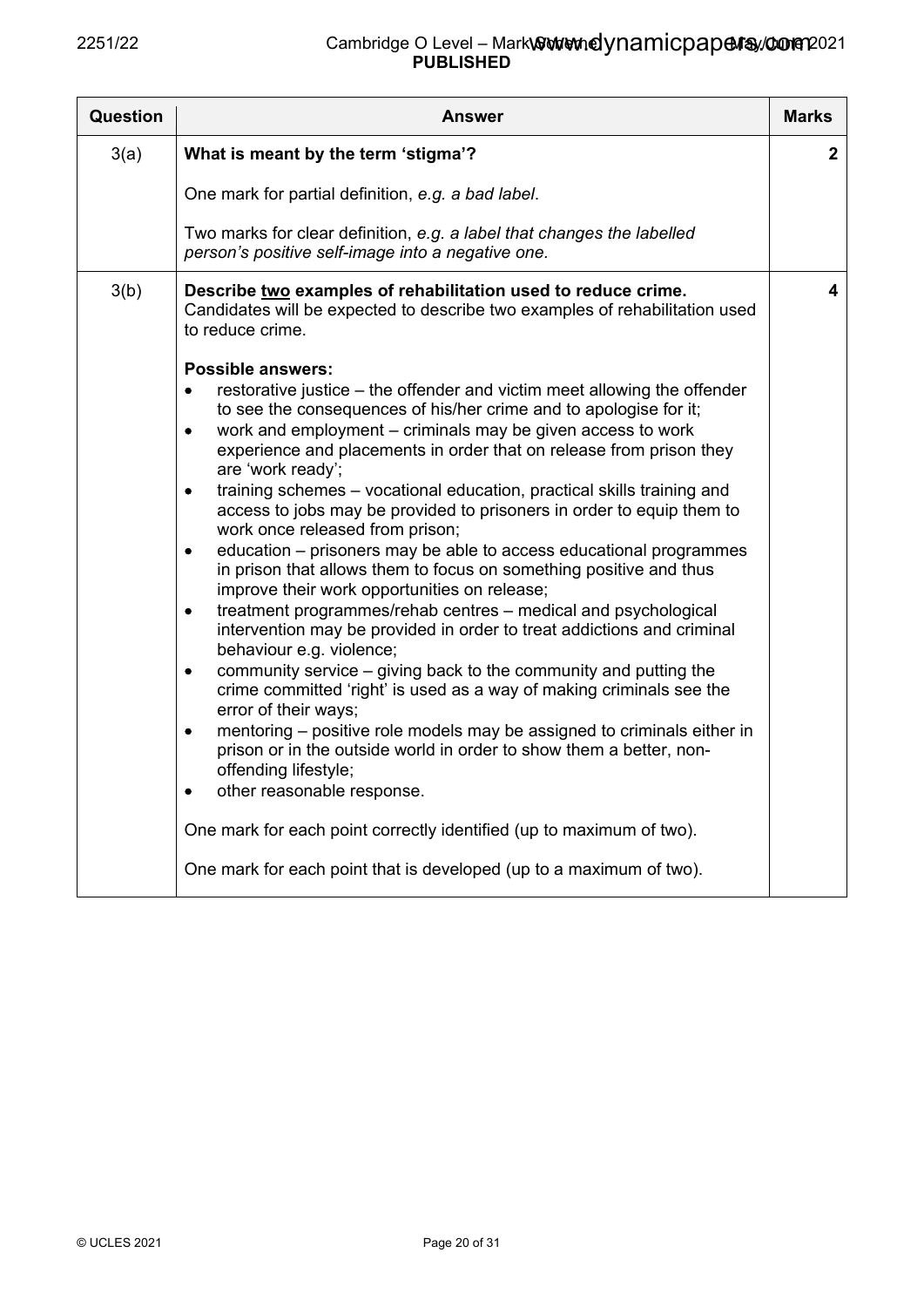| <b>Question</b> | <b>Answer</b>                                                                                                                                                                                                                                                                                                                                                                                                                                                                                                                                                                                                                                                                                                                                                                                                                                                                                                                                                                                                                                                                                                                                                                                                                                                                     | <b>Marks</b> |
|-----------------|-----------------------------------------------------------------------------------------------------------------------------------------------------------------------------------------------------------------------------------------------------------------------------------------------------------------------------------------------------------------------------------------------------------------------------------------------------------------------------------------------------------------------------------------------------------------------------------------------------------------------------------------------------------------------------------------------------------------------------------------------------------------------------------------------------------------------------------------------------------------------------------------------------------------------------------------------------------------------------------------------------------------------------------------------------------------------------------------------------------------------------------------------------------------------------------------------------------------------------------------------------------------------------------|--------------|
| 3(c)            | Explain how material deprivation may lead to crime.<br>Candidates should discuss how material deprivation may lead to crime.                                                                                                                                                                                                                                                                                                                                                                                                                                                                                                                                                                                                                                                                                                                                                                                                                                                                                                                                                                                                                                                                                                                                                      | 6            |
|                 | <b>Possible answers:</b><br>the lower classes do not have as much wealth and income as the<br>higher classes and so may turn to crime to buy the goods they want;<br>poverty – in countries without welfare benefits some people may have<br>$\bullet$<br>no choice but to turn to crime to survive;<br>unemployment – those without a job may struggle to survive, even if<br>$\bullet$<br>welfare benefits are available, therefore may turn to crime e.g.<br>shoplifting, robbery;<br>material deprivation may cause some people to join criminal gangs in<br>٠<br>order to make money e.g. drug dealing, human trafficking etc.;<br>consumer society - Marxists believe we are pressured to buy consumer<br>$\bullet$<br>goods through advertising and the media culture - if you can't afford to<br>buy them then this might result in crime;<br>status frustration - Cohen - young people in particular may be<br>$\bullet$<br>frustrated by their inability to afford consumer goods due to material<br>deprivation and thus may turn to crime instead;<br>Marxism - there may be a sense amongst the lower classes that<br>٠<br>society is unfair and unjust and thus that crime is legitimised in order to<br>combat material deprivation;<br>other reasonable response. |              |
|                 | Band 0 [0 marks]<br>No creditworthy response.                                                                                                                                                                                                                                                                                                                                                                                                                                                                                                                                                                                                                                                                                                                                                                                                                                                                                                                                                                                                                                                                                                                                                                                                                                     |              |
|                 | <b>Band 1 [1-3 marks]</b><br>Answers in this band will show only a limited awareness of the question.<br>Responses may be short and un/underdeveloped. At the bottom of the band<br>(1 mark), expect one weak point. Higher in the band (2-3 marks),<br>candidates may offer more than one weak point, but there may be a<br>tendency towards simplistic answers, engaging with sociological ideas<br>without using sociological language.                                                                                                                                                                                                                                                                                                                                                                                                                                                                                                                                                                                                                                                                                                                                                                                                                                        |              |
|                 | <b>Band 2 [4-6 marks]</b><br>Answers in this band will have clear and accurate explanation, showing<br>good sociological knowledge and understanding. Sociological terms and<br>concepts should be expected and explained. At the bottom of the band, the<br>range of points covered may be narrow or lack detail. Higher in the band,<br>answers will cover more than one point in a well-developed way or cover<br>several points in less detail.                                                                                                                                                                                                                                                                                                                                                                                                                                                                                                                                                                                                                                                                                                                                                                                                                               |              |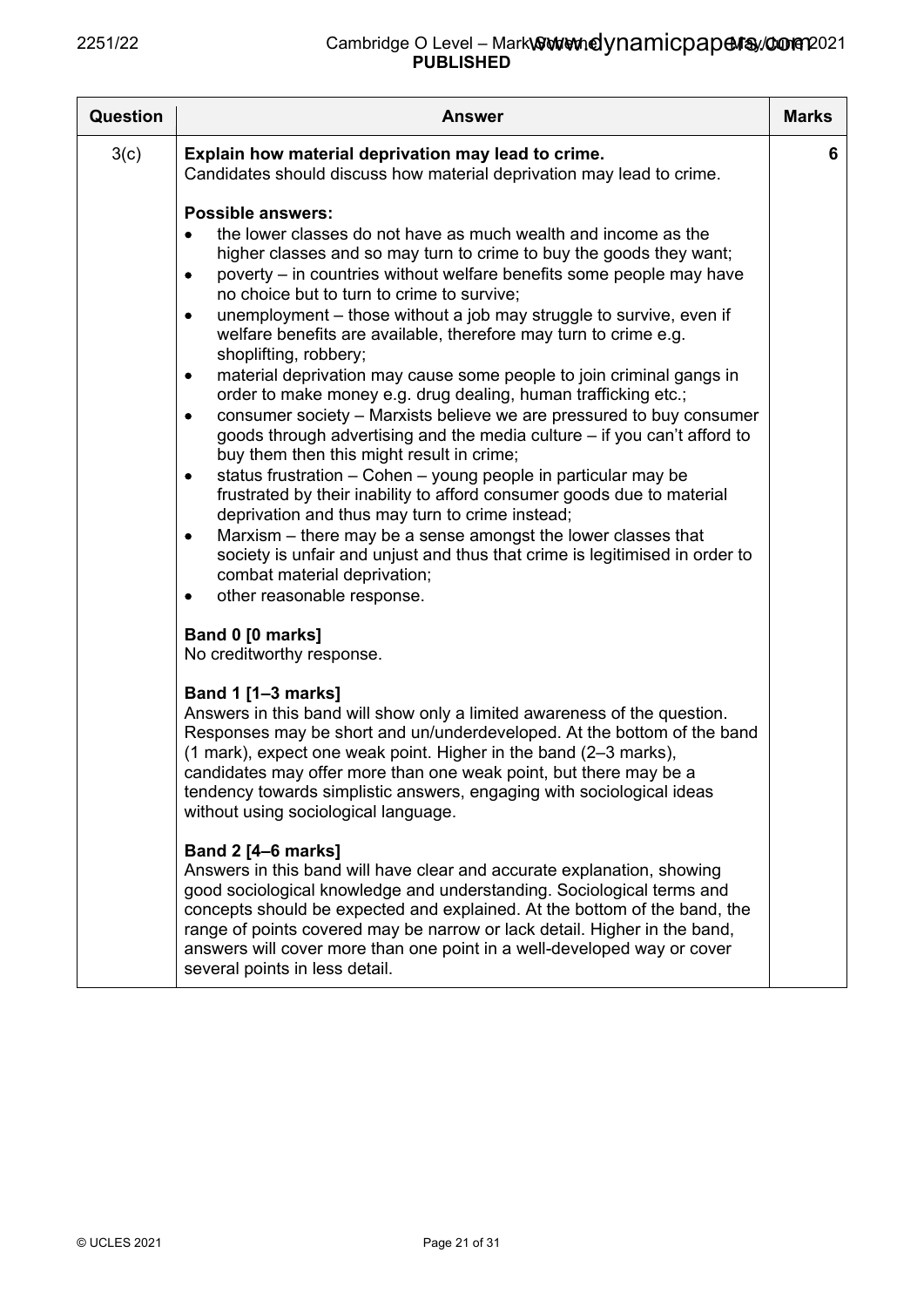| <b>Question</b> | Answer                                                                                                                                                                                                                                                                                                                                                                                                                                     | <b>Marks</b> |
|-----------------|--------------------------------------------------------------------------------------------------------------------------------------------------------------------------------------------------------------------------------------------------------------------------------------------------------------------------------------------------------------------------------------------------------------------------------------------|--------------|
| 3(d)            | Explain why functionalists believe there is crime in society.                                                                                                                                                                                                                                                                                                                                                                              | 8            |
|                 | Candidates should discuss the reasons why functionalists believe there is<br>crime in society. Different types of crimes may be discussed in candidate's<br>answers.                                                                                                                                                                                                                                                                       |              |
|                 | <b>Possible answers:</b>                                                                                                                                                                                                                                                                                                                                                                                                                   |              |
|                 | a limited amount of crime in society is seen as socially necessary,<br>beneficial and inevitable;                                                                                                                                                                                                                                                                                                                                          |              |
|                 | value consensus – laws make it clear where the boundaries of<br>$\bullet$<br>unacceptable and acceptable behaviour lie and crime helps to reinforce<br>this to individuals in society;                                                                                                                                                                                                                                                     |              |
|                 | social change – crime is a useful tool for measuring the need for<br>٠<br>changes to be made in society e.g. rioting and social inequalities;<br>Merton's strain theory – everyone strives for success but not everyone<br>٠                                                                                                                                                                                                               |              |
|                 | can achieve this, causing a societal strain which can often result in<br>crime being committed;<br>Cohen – status frustration – young working class males in particular<br>٠                                                                                                                                                                                                                                                               |              |
|                 | may feel frustrated by the disadvantages and inequalities they face in<br>society and so become criminal;                                                                                                                                                                                                                                                                                                                                  |              |
|                 | New Right, Murray – inadequate socialisation in non-nuclear families<br>$\bullet$<br>contributes to a rise in crime e.g. the underclass;                                                                                                                                                                                                                                                                                                   |              |
|                 | Cloward and Ohlin – access to the illegitimate opportunity structure<br>٠<br>allows individuals in certain deprived areas to climb the 'crime career<br>ladder';                                                                                                                                                                                                                                                                           |              |
|                 | Miller – focal concerns – the values of the working class are not dis-<br>٠<br>similar to those of criminals therefore it is unsurprising that lower class<br>individuals commit crime e.g. violence, assault;                                                                                                                                                                                                                             |              |
|                 | Job creation – functionalists believe that crime creates jobs (police,<br>٠<br>prisons, courts etc) – this is economically functional for society;<br>other reasonable response.                                                                                                                                                                                                                                                           |              |
|                 | Band 0 [0 marks]<br>No creditworthy response.                                                                                                                                                                                                                                                                                                                                                                                              |              |
|                 | <b>Band 1 [1-3 marks]</b><br>Answers in this band will show only a limited awareness of the question. A<br>tendency to description is likely. Responses may be short and undeveloped<br>and points stated without explanation. Sociological terms and concepts are<br>unlikely to be used. At the bottom of the band (1 mark), expect one weak<br>point. Higher in the band (2-3 marks), candidates may offer more than one<br>weak point. |              |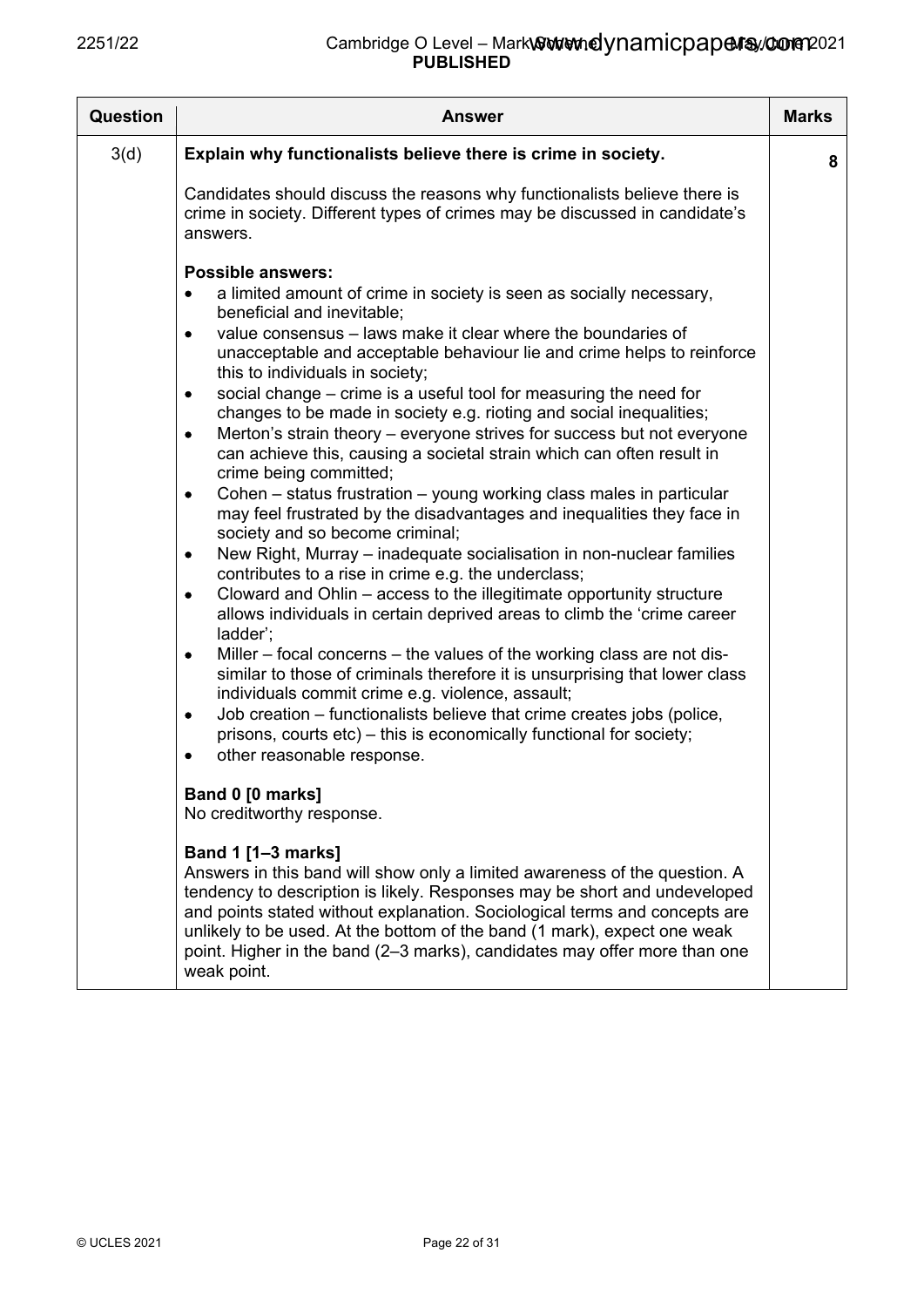| Question | <b>Answer</b>                                                                                                                                                                                                                                                                                                                                                                                                                                                                                                                                                                                                                                                                                                                                                                                                                                                                                                                                                                                                                                                                                                                                                    | <b>Marks</b> |
|----------|------------------------------------------------------------------------------------------------------------------------------------------------------------------------------------------------------------------------------------------------------------------------------------------------------------------------------------------------------------------------------------------------------------------------------------------------------------------------------------------------------------------------------------------------------------------------------------------------------------------------------------------------------------------------------------------------------------------------------------------------------------------------------------------------------------------------------------------------------------------------------------------------------------------------------------------------------------------------------------------------------------------------------------------------------------------------------------------------------------------------------------------------------------------|--------------|
| 3(d)     | <b>Band 2 [4-6 marks]</b><br>Answers in this band will show basic sociological knowledge and<br>understanding. Responses may be underdeveloped and lacking in range. At<br>the bottom of the band, candidates are unlikely to use sociological terms<br>and concepts accurately. Higher in the band, candidates may be beginning<br>to use sociological terms and concepts with greater accuracy. However,<br>some aspects of the answer may only be partially developed/explained.                                                                                                                                                                                                                                                                                                                                                                                                                                                                                                                                                                                                                                                                              |              |
|          | <b>Band 3 [7-8 marks]</b><br>Answers in this band will show good sociological knowledge and<br>understanding and will be well-developed and explained. Sociological terms<br>and concepts will be used accurately overall. Answers will be well-focused<br>on the question and there will be a range of points presented. At the top of<br>the band explanations will be clear throughout.                                                                                                                                                                                                                                                                                                                                                                                                                                                                                                                                                                                                                                                                                                                                                                       |              |
| 3(e)     | To what extent are the official crime statistics accurate?                                                                                                                                                                                                                                                                                                                                                                                                                                                                                                                                                                                                                                                                                                                                                                                                                                                                                                                                                                                                                                                                                                       | 15           |
|          | Candidates should consider the ways in which the official crime statistics are<br>accurate. In evaluation, the reasons why they may not be accurate should<br>be discussed. This may be generically or candidates may choose to focus<br>on specific social groups e.g. women, older people, middle class etc.                                                                                                                                                                                                                                                                                                                                                                                                                                                                                                                                                                                                                                                                                                                                                                                                                                                   |              |
|          | <b>Possible answers:</b><br><b>FOR</b><br>the official crime statistics are used by the Government to present a<br>picture of crime and to decide policy, this makes them credible;<br>official statistics of crime are based on police/court/prison records -<br>$\bullet$<br>these are all formal agents based upon evidence, arrests and<br>convictions and thus are accurate;<br>official statistics present an up-to-date picture of crime, typically<br>$\bullet$<br>released annually by departments such as the Home Office, thus<br>making them accurate;<br>the quantitative data found in statistics means that they can be used to<br>see accurate patterns and trends in crime and offenders as well as to<br>make comparisons e.g. over time or between different social groups;<br>positivists believe that the official crime statistics present an accurate,<br>$\bullet$<br>scientific, reliable picture of crime;<br>because the crime statistics show a national picture of crime they can<br>٠<br>be seen to be both representative and generalisable, meaning that the<br>picture produced is more accurate;<br>other reasonable response. |              |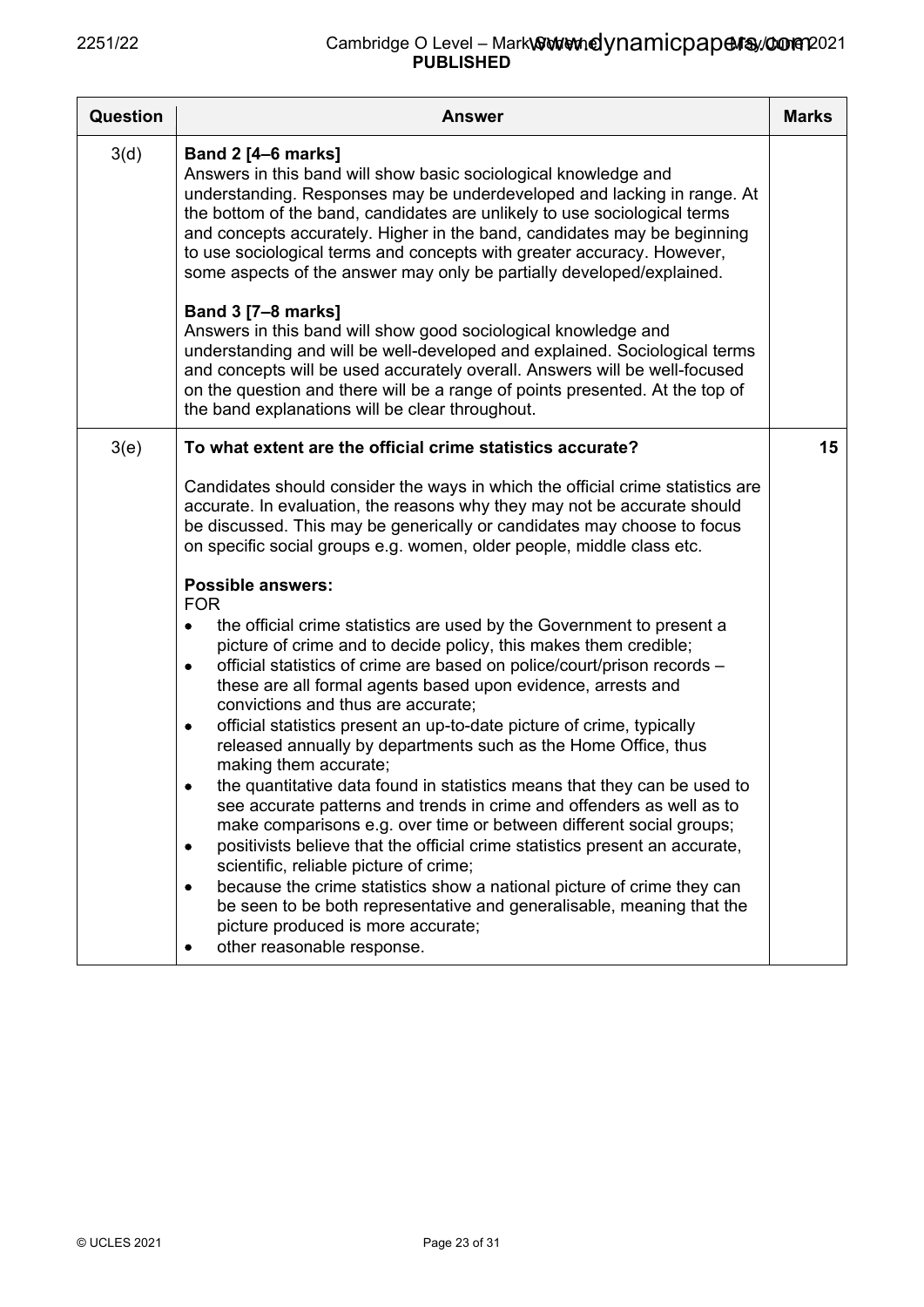| <b>Question</b> | <b>Answer</b>                                                                                                                                                                                                                                                                                                                                                                                                                                                           | <b>Marks</b> |
|-----------------|-------------------------------------------------------------------------------------------------------------------------------------------------------------------------------------------------------------------------------------------------------------------------------------------------------------------------------------------------------------------------------------------------------------------------------------------------------------------------|--------------|
| 3(e)            | <b>AGAINST</b>                                                                                                                                                                                                                                                                                                                                                                                                                                                          |              |
|                 | many crimes do not appear in the official crime statistics – they are<br>٠<br>seen to be the 'tip of the iceberg' as they do not reflect the dark figure of<br>crime. Therefore interactionists see them as a social construction;<br>criminal acts that are not recognised as crimes never make it into the<br>$\bullet$<br>official statistics e.g. a lot of cyber-crimes - this reduces their accuracy;                                                              |              |
|                 | a lot of crimes committed are never reported to the police e.g. victims of<br>$\bullet$<br>sexual crimes, crimes involving gangs or family members etc - how<br>then can the crime statistics be accurate?;                                                                                                                                                                                                                                                             |              |
|                 | many crimes that are reported to the police are not recorded by them as<br>$\bullet$<br>crimes e.g. there is not perceived to be enough evidence to proceed,<br>it's a domestic matter etc. – this means the crime statistics cannot be<br>accurate;                                                                                                                                                                                                                    |              |
|                 | official statistics merely show a national average picture of crime, they<br>٠<br>do not show the accurate picture in specific areas or communities -<br>something that the Left realist local victim surveys have tried to<br>address:                                                                                                                                                                                                                                 |              |
|                 | victim surveys ask a sample of people what crimes they have been a<br>$\bullet$<br>victim of and can therefore reveal some of the dark figure of unreported<br>crime which challenge the official picture e.g. the CSEW/BCS showed<br>that young working class males are most likely to be victims of crime -<br>this shows how the crime statistics are not accurate;                                                                                                  |              |
|                 | self-report studies are confidential surveys asking about criminal acts<br>٠<br>committed – this anonymity is likely to encourage people to reveal<br>crimes that do not appear in the statistics so producing a more accurate<br>picture;                                                                                                                                                                                                                              |              |
|                 | Marxism – the official statistics hugely under-estimate the amount of<br>٠<br>white-collar and corporate crime, being a tool of the ruling class<br>therefore they are not accurate;                                                                                                                                                                                                                                                                                    |              |
|                 | feminism – the official statistics hugely under-estimate the amount of<br>٠<br>sexual crimes and domestic abuse of women - local feminist victim<br>surveys have shown just how much of an issue this really is and have<br>demonstrated that the crime statistics are not accurate;<br>other reasonable response.                                                                                                                                                      |              |
|                 | Band 0 [0 marks]<br>No creditworthy response.                                                                                                                                                                                                                                                                                                                                                                                                                           |              |
|                 | <b>Band 1 [1-4 marks]</b><br>Answers in this band may be vague and largely based on common sense<br>showing limited knowledge of the debate. Use of sociological terms or<br>concepts is very unlikely. Responses may be short, undeveloped and one-<br>sided. Lower in the band (1–2 marks), expect one or two weak points.<br>Higher in the band (3-4 marks) candidates may offer more than two points<br>and provide a weak definition of key terms in the question. |              |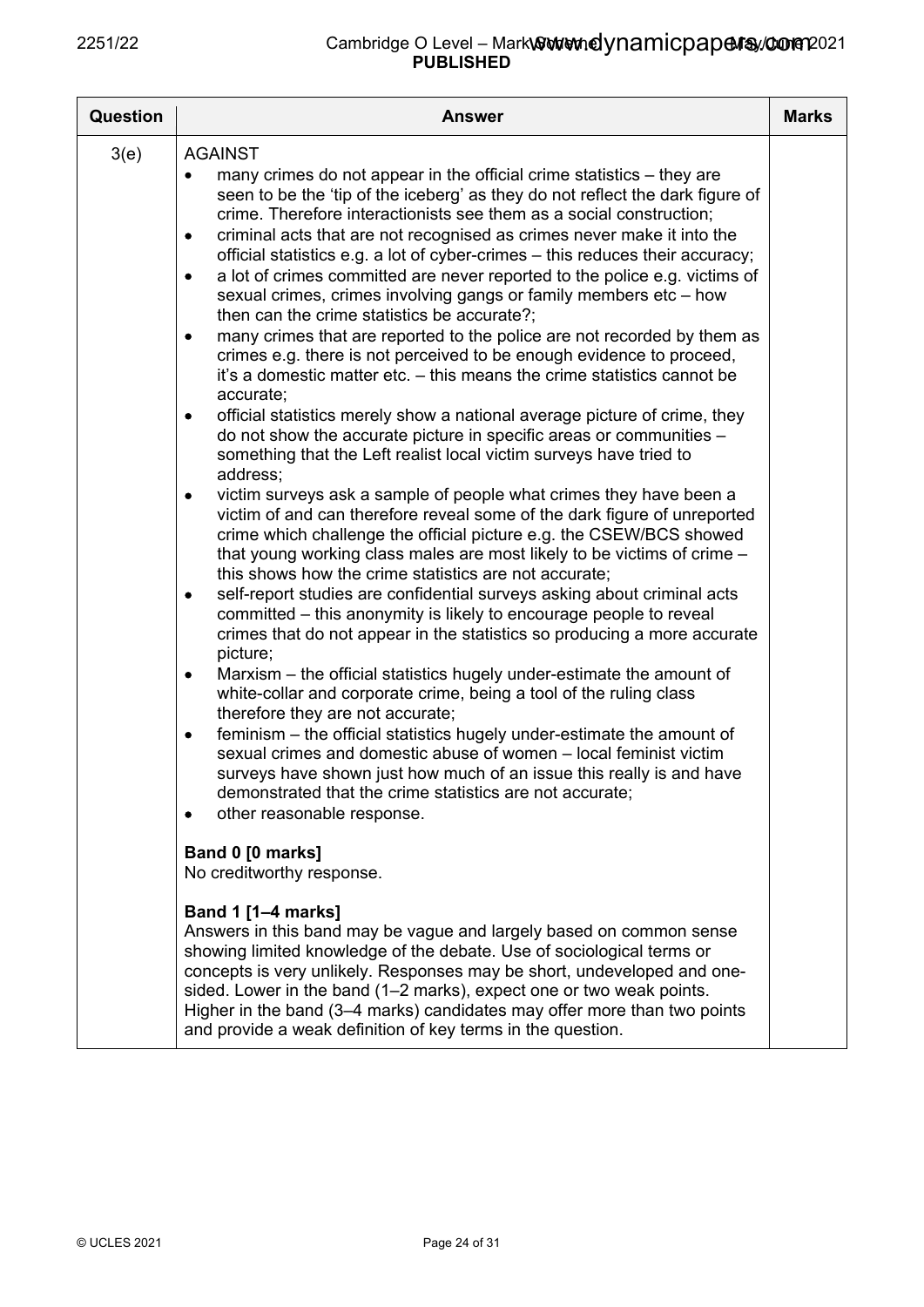| <b>Question</b> | Answer                                                                                                                                                                                                                                                                                                                                                                                                                                                                                                                                                                                                                                                                                                                                                                                               | <b>Marks</b> |
|-----------------|------------------------------------------------------------------------------------------------------------------------------------------------------------------------------------------------------------------------------------------------------------------------------------------------------------------------------------------------------------------------------------------------------------------------------------------------------------------------------------------------------------------------------------------------------------------------------------------------------------------------------------------------------------------------------------------------------------------------------------------------------------------------------------------------------|--------------|
| 3(e)            | <b>Band 2 [5-8 marks]</b><br>In this band candidates will show some basic knowledge of the debate.<br>Alternatively, they may offer an answer which is list-like in nature but there<br>will be no real attempt to assess the issues raised by the question. There<br>may be limited/some use of sociological terms or concepts. Responses may<br>be underdeveloped and lack range. Answers may be simplistic and two-<br>sided or only cover one side of the debate. Lower in the band, the response<br>may be rather narrow in the points covered and there may be some<br>development. Higher in the band, more points are likely to be covered with<br>some development. Alternatively, a list-like answer with some development<br>covering both sides of the argument may score up to 8 marks. |              |
|                 | A one-sided answer cannot score higher than 8 marks.                                                                                                                                                                                                                                                                                                                                                                                                                                                                                                                                                                                                                                                                                                                                                 |              |
|                 | <b>Band 3 [9-12 marks]</b><br>Answers in this band will show good sociological knowledge and<br>understanding of the debate. Sociological terms and concepts will be used<br>with greater accuracy and/or frequency. For the most part, answers will be<br>well-developed, focused on the questions and there will be a range of points<br>presented. There will be a two-sided response but it may lack range on one<br>side. At the bottom of the band, candidates may provide a narrower range of<br>developed points. At the top of the band, expect a wider range of developed<br>points and clear focus on the question.                                                                                                                                                                       |              |
|                 | Band 4 [13-15 marks]<br>Answers in this band will show excellent knowledge and understanding of<br>the debate. There will be a strong grasp of the arguments as well as<br>accurate and frequent use of sociological terms and concepts. Answers will<br>be well-developed, clearly focused on the question and discuss a wide<br>range of points. Responses will be two-sided and have a range of points on<br>each side. At the bottom of the band (13 marks), the answer may lack a<br>specific conclusion. Higher in the band, there will be a clear attempt to offer<br>an assessment of the 'To what extent.?' part of the question through a<br>focused conclusion.                                                                                                                           |              |

| Question | <b>Answer</b>                                                                                             | <b>Marks</b> |
|----------|-----------------------------------------------------------------------------------------------------------|--------------|
| 4(a)     | What is meant by the term 'moral panic'?                                                                  |              |
|          | One mark for partial definition, e.g. a negative media story.                                             |              |
|          | Two marks for clear definition, e.g. an exaggerated social reaction to<br>deviance, creating public fear. |              |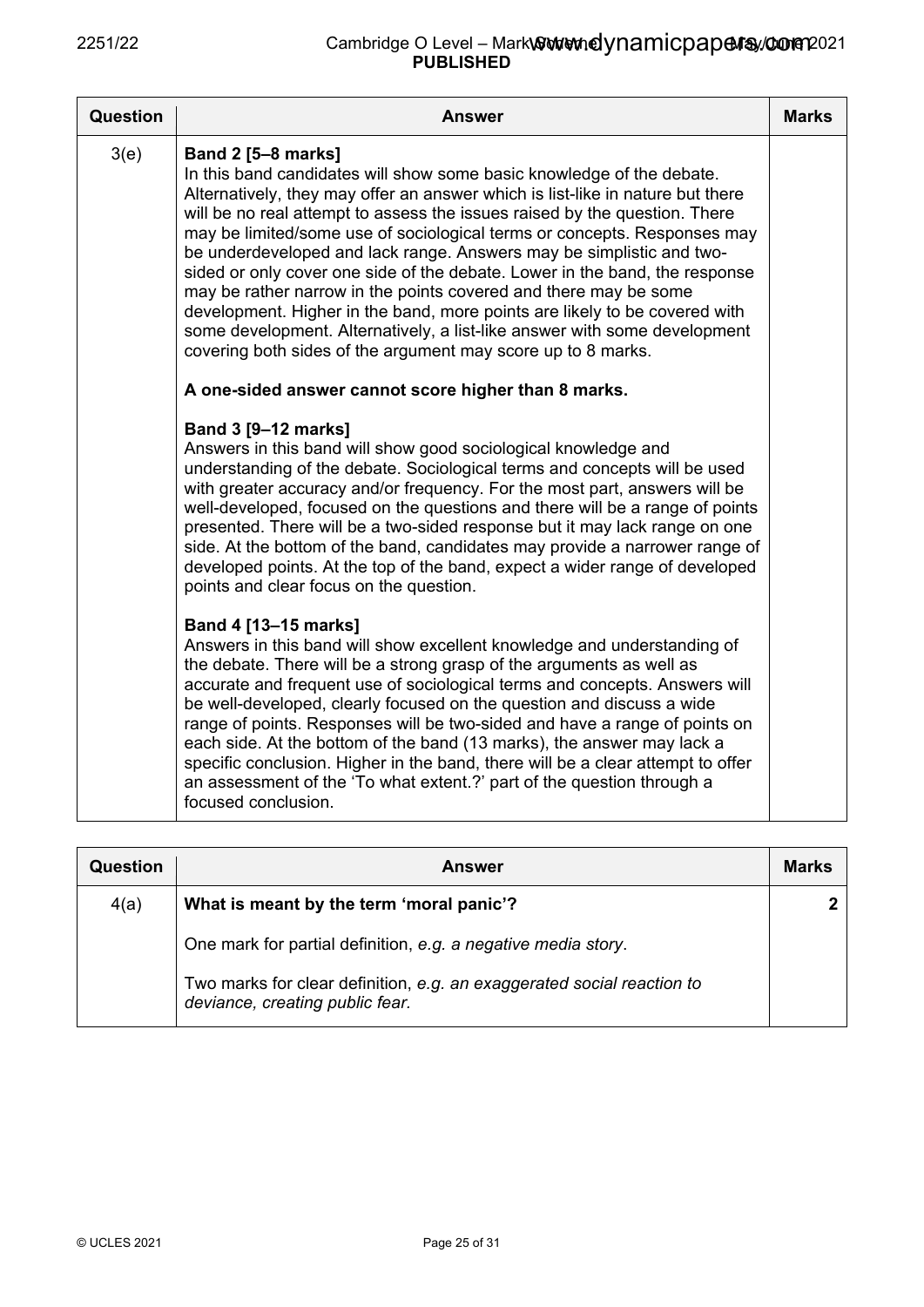| <b>Question</b>                                                                 | Answer                                                                                                                                                                                                                                                                                                                                                                                                                                                                                                                                                                                                                                                                                                                                                                                                                                                                                                                                                                                                                                                                                                                                                                                       | <b>Marks</b> |
|---------------------------------------------------------------------------------|----------------------------------------------------------------------------------------------------------------------------------------------------------------------------------------------------------------------------------------------------------------------------------------------------------------------------------------------------------------------------------------------------------------------------------------------------------------------------------------------------------------------------------------------------------------------------------------------------------------------------------------------------------------------------------------------------------------------------------------------------------------------------------------------------------------------------------------------------------------------------------------------------------------------------------------------------------------------------------------------------------------------------------------------------------------------------------------------------------------------------------------------------------------------------------------------|--------------|
| 4(b)                                                                            | Describe two ways globalisation has affected the media.                                                                                                                                                                                                                                                                                                                                                                                                                                                                                                                                                                                                                                                                                                                                                                                                                                                                                                                                                                                                                                                                                                                                      | 4            |
|                                                                                 | Candidates will be expected to describe two ways globalisation has affected<br>the media. They could consider factors such as content, ownership, access,<br>distribution etc.                                                                                                                                                                                                                                                                                                                                                                                                                                                                                                                                                                                                                                                                                                                                                                                                                                                                                                                                                                                                               |              |
| $\bullet$<br>٠<br>$\bullet$<br>$\bullet$<br>$\bullet$<br>$\bullet$<br>$\bullet$ | <b>Possible answers:</b><br>access – media is now instantly available around the globe via the<br>internet and digital technology;<br>ownership - large media companies typically own and distribute media<br>across the globe e.g. Disney;<br>streaming - digital media can be streamed live from nearly all areas of<br>the globe to anywhere in the world;<br>media products - products today are often made for a global rather than<br>a national audience e.g. advertising and the lowest common<br>denominator;<br>non-Western media – because the media is now global, non-Western<br>products can be accessed globally e.g. Nollywood films;<br>the global village - McLuhan - new media has made the media world a<br>smaller place making it easier for consumers to access material from<br>anywhere in the world;<br>culture – globalisation may mean that local cultures are swamped with<br>western culture spread by the media and so may dilute their own<br>language, culture and traditions;<br>other reasonable response.<br>One mark for each point correctly identified (up to maximum of two).<br>One mark for each point that is developed (up to a maximum of two). |              |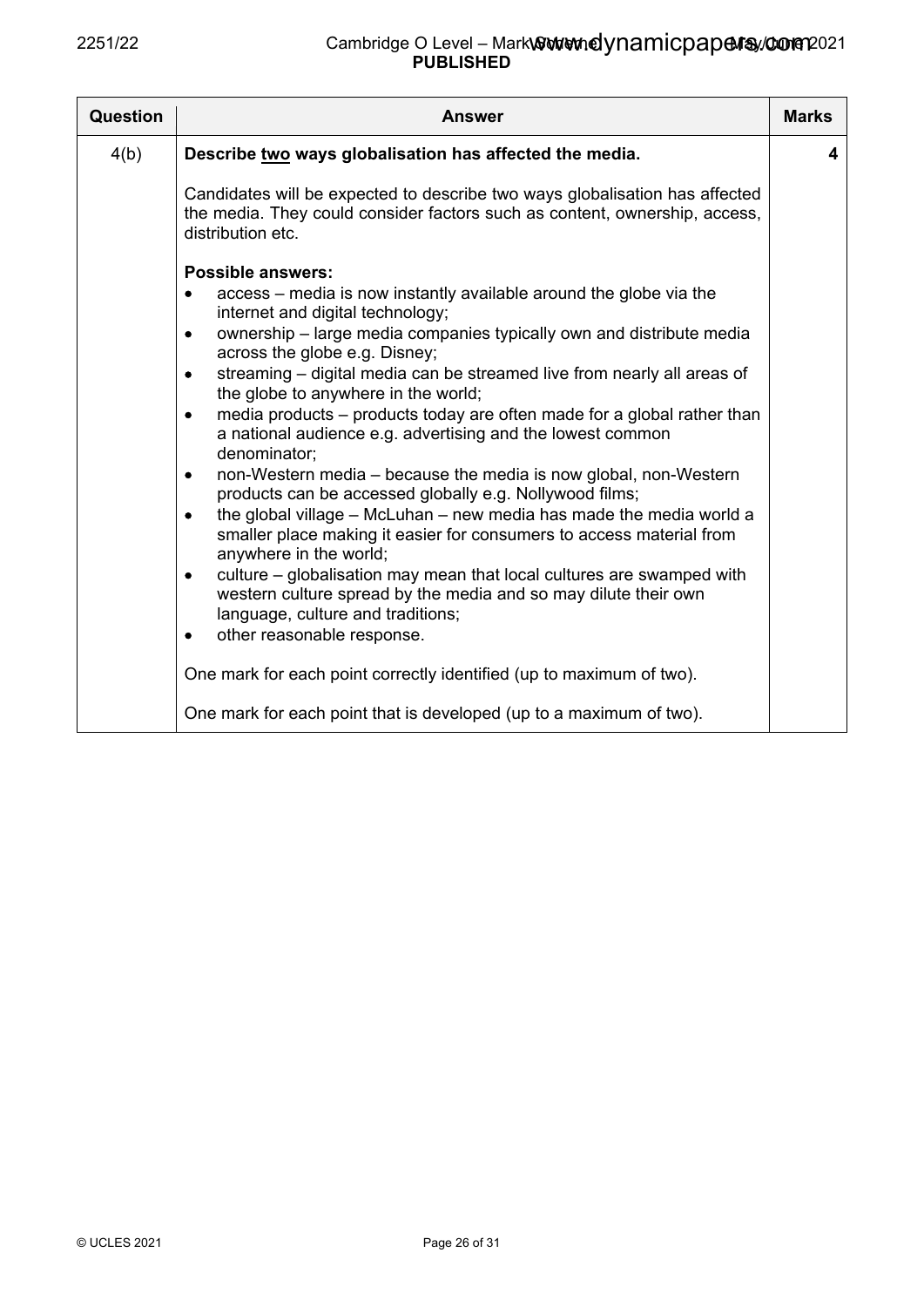| <b>Question</b> | Answer                                                                                                                                                                                                                                                                                                                                                                                                                                                                                                                                                                                                                                                                                                                                                                                                                                                                                                                                                                                                                                                                                                                                                                                                                                                                                                                                                                                                                    | <b>Marks</b> |
|-----------------|---------------------------------------------------------------------------------------------------------------------------------------------------------------------------------------------------------------------------------------------------------------------------------------------------------------------------------------------------------------------------------------------------------------------------------------------------------------------------------------------------------------------------------------------------------------------------------------------------------------------------------------------------------------------------------------------------------------------------------------------------------------------------------------------------------------------------------------------------------------------------------------------------------------------------------------------------------------------------------------------------------------------------------------------------------------------------------------------------------------------------------------------------------------------------------------------------------------------------------------------------------------------------------------------------------------------------------------------------------------------------------------------------------------------------|--------------|
| 4(c)            | Explain how different ethnic groups use the media.                                                                                                                                                                                                                                                                                                                                                                                                                                                                                                                                                                                                                                                                                                                                                                                                                                                                                                                                                                                                                                                                                                                                                                                                                                                                                                                                                                        | 6            |
|                 | Candidates should discuss how different ethnic groups use the media.                                                                                                                                                                                                                                                                                                                                                                                                                                                                                                                                                                                                                                                                                                                                                                                                                                                                                                                                                                                                                                                                                                                                                                                                                                                                                                                                                      |              |
|                 | <b>Possible answers:</b><br>specialist media from the ethnic minority's country of origin is now<br>widely available in the native language through for e.g. satellite TV,<br>allowing cultures to be maintained;<br>different ethnic groups have different cultural traditions that can be<br>$\bullet$<br>incorporated into the media e.g. Nollywood, Bollywood etc;<br>ethnic minorities are increasingly owning and producing media for their<br>$\bullet$<br>own ethnic community e.g. in the UK Pride magazine, The Voice etc. to<br>demonstrate cultural pride and heritage;<br>ethnic minorities may not 'read' the media in the same way as the<br>$\bullet$<br>ethnic majority and may use the media as a form of cultural borrowing<br>e.g. Gillespie study;<br>new media has made it increasingly easy for ethnic minorities to<br>$\bullet$<br>produce and access global media targeted specifically at their ethnic<br>group;<br>ethnic minorities may use the media to reinforce traditional cultural<br>$\bullet$<br>traditions, norms and values;<br>some ethnic minorities may use media output to learn about the<br>$\bullet$<br>majority culture/language;<br>to reject a muted voice - interactive new media, user generated<br>$\bullet$<br>content, drill music etc can all give young ethnic minorities a platform to<br>address social inequalities;<br>other reasonable response.<br>$\bullet$ |              |
|                 | Band 0 [0 marks]<br>No creditworthy response.                                                                                                                                                                                                                                                                                                                                                                                                                                                                                                                                                                                                                                                                                                                                                                                                                                                                                                                                                                                                                                                                                                                                                                                                                                                                                                                                                                             |              |
|                 | Band 1 [1-3 marks]<br>Answers in this band will show only a limited awareness of the question.<br>Responses may be short and un/underdeveloped. At the bottom of the band<br>(1 mark), expect one weak point. Higher in the band (2–3 marks),<br>candidates may offer more than one weak point, but there may be a<br>tendency towards simplistic answers, engaging with sociological ideas<br>without using sociological language.                                                                                                                                                                                                                                                                                                                                                                                                                                                                                                                                                                                                                                                                                                                                                                                                                                                                                                                                                                                       |              |
|                 | <b>Band 2 [4-6 marks]</b><br>Answers in this band will have clear and accurate explanation, showing<br>good sociological knowledge and understanding. Sociological terms and<br>concepts should be expected and explained. At the bottom of the band, the<br>range of points covered may be narrow or lack detail. Higher in the band,<br>answers will cover more than one point in a well-developed way or cover<br>several points in less detail.                                                                                                                                                                                                                                                                                                                                                                                                                                                                                                                                                                                                                                                                                                                                                                                                                                                                                                                                                                       |              |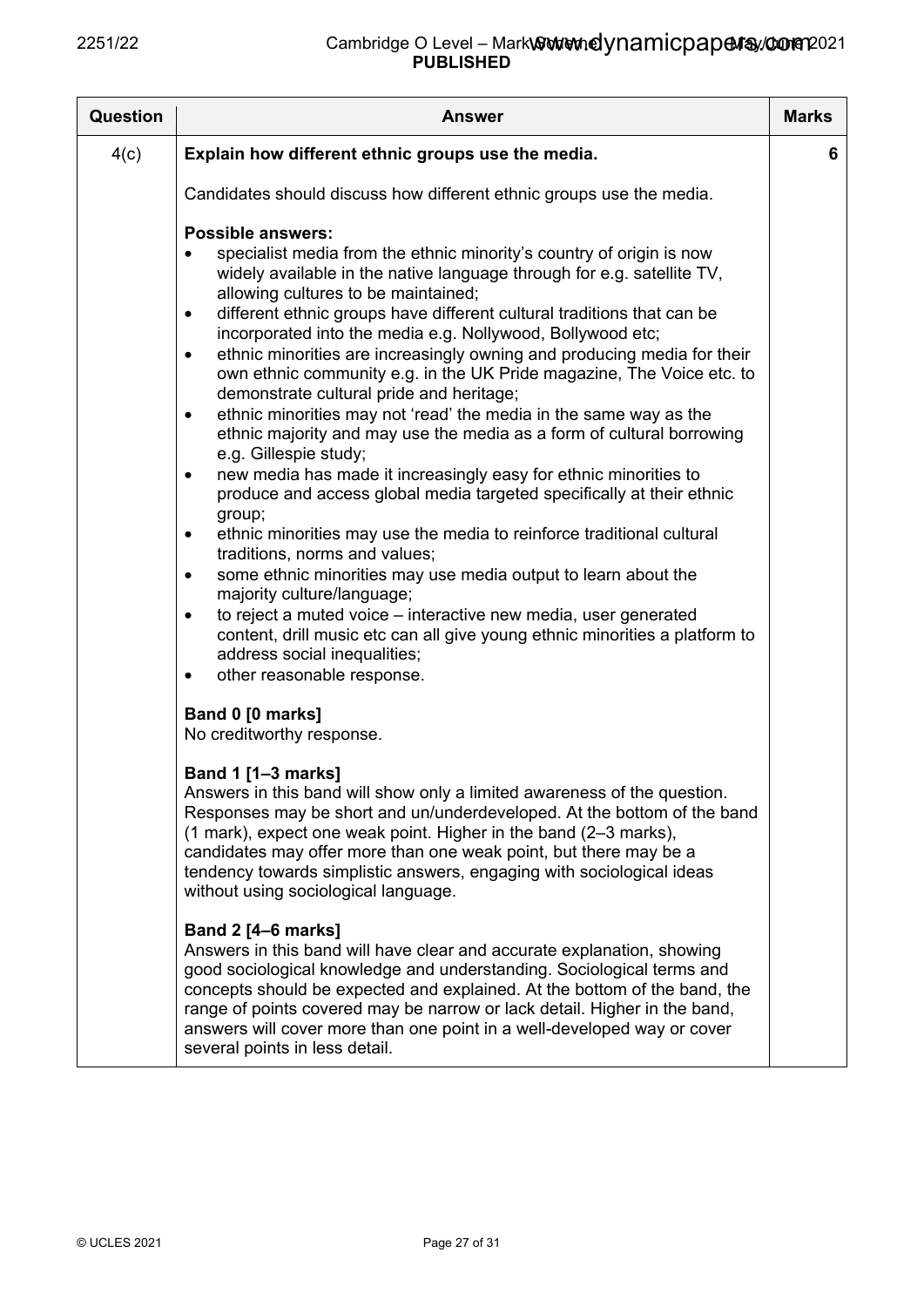| Question | <b>Answer</b>                                                                                                                                                                                                                                                                                                                                                                                                                                                                                                                                                                                                                                                                                                                                                                                                                                                                                                                                                                                                                                                                                                                                                                                                                                                                                                                                                                                                                                                                                                                                                                                                                                                                                                                                                                                                                                                                                                                                                                                                                                                                                                                              | <b>Marks</b> |
|----------|--------------------------------------------------------------------------------------------------------------------------------------------------------------------------------------------------------------------------------------------------------------------------------------------------------------------------------------------------------------------------------------------------------------------------------------------------------------------------------------------------------------------------------------------------------------------------------------------------------------------------------------------------------------------------------------------------------------------------------------------------------------------------------------------------------------------------------------------------------------------------------------------------------------------------------------------------------------------------------------------------------------------------------------------------------------------------------------------------------------------------------------------------------------------------------------------------------------------------------------------------------------------------------------------------------------------------------------------------------------------------------------------------------------------------------------------------------------------------------------------------------------------------------------------------------------------------------------------------------------------------------------------------------------------------------------------------------------------------------------------------------------------------------------------------------------------------------------------------------------------------------------------------------------------------------------------------------------------------------------------------------------------------------------------------------------------------------------------------------------------------------------------|--------------|
| 4(d)     | Explain why some sociologists criticise stereotypical gender<br>representations in the media.                                                                                                                                                                                                                                                                                                                                                                                                                                                                                                                                                                                                                                                                                                                                                                                                                                                                                                                                                                                                                                                                                                                                                                                                                                                                                                                                                                                                                                                                                                                                                                                                                                                                                                                                                                                                                                                                                                                                                                                                                                              | 8            |
|          | Candidates should discuss the reasons why some sociologists criticise<br>stereotypical gender representations in the media.                                                                                                                                                                                                                                                                                                                                                                                                                                                                                                                                                                                                                                                                                                                                                                                                                                                                                                                                                                                                                                                                                                                                                                                                                                                                                                                                                                                                                                                                                                                                                                                                                                                                                                                                                                                                                                                                                                                                                                                                                |              |
|          | <b>Possible answers:</b><br>binary opposition – the media typically shows males and females as<br>opposites e.g. strong males and weak females - this is overly simplistic<br>and untrue;<br>under-representation – females are said to be under-represented in<br>$\bullet$<br>most areas of the media e.g. main characters are still males, implying<br>that males are more important than females (feminism);<br>roles – both males and females are shown in a narrow range of roles<br>٠<br>which can limit their aspirations and opportunities in society;<br>physical appearance – there remains a focus upon how females look<br>٠<br>within the media reinforcing stereotypical expectations e.g. McRobbie's<br>'slimblondeness';<br>digital manipulation – males and females seen in today's media are so<br>٠<br>digitally altered that real people are unable to attain these looks. This<br>leads to people feeling inadequate and unable to reach these levels of<br>perfection and has been linked to rising eating disorders;<br>passive females – this representation leads to women being perceived<br>٠<br>as weak as incapable and thus reinforces their subordinate positions in<br>society (feminism);<br>aggressive males – this representation leads to men being perceived as<br>٠<br>more dangerous, threatening and criminal than women and may explain<br>the manifold moral panics concerning males and the police targeting of<br>males;<br>sexualisation of females – feminists are critical of the sexualised<br>٠<br>representations in the media that have become normalised of women<br>e.g. Mulvey's male gaze theory;<br>mental health – gender representations have been criticised for being<br>dangerous to those consuming them e.g. very thin models on the<br>catwalk have been blamed for rises in eating disorders;<br>hegemonic masculinity (Connell) – the media's dominant representation<br>٠<br>of males in this stereotyped way makes it hard for men to show their<br>emotions, take responsibility for childcare and to enter the caring<br>professions;<br>other reasonable response. |              |
|          | Band 0 [0 marks]<br>No creditworthy response.                                                                                                                                                                                                                                                                                                                                                                                                                                                                                                                                                                                                                                                                                                                                                                                                                                                                                                                                                                                                                                                                                                                                                                                                                                                                                                                                                                                                                                                                                                                                                                                                                                                                                                                                                                                                                                                                                                                                                                                                                                                                                              |              |
|          | <b>Band 1 [1-3 marks]</b><br>Answers in this band will show only a limited awareness of the question. A<br>tendency to description is likely. Responses may be short and undeveloped<br>and points stated without explanation. Sociological terms and concepts are<br>unlikely to be used. At the bottom of the band (1 mark), expect one weak<br>point. Higher in the band (2–3 marks), candidates may offer more than one<br>weak point.                                                                                                                                                                                                                                                                                                                                                                                                                                                                                                                                                                                                                                                                                                                                                                                                                                                                                                                                                                                                                                                                                                                                                                                                                                                                                                                                                                                                                                                                                                                                                                                                                                                                                                 |              |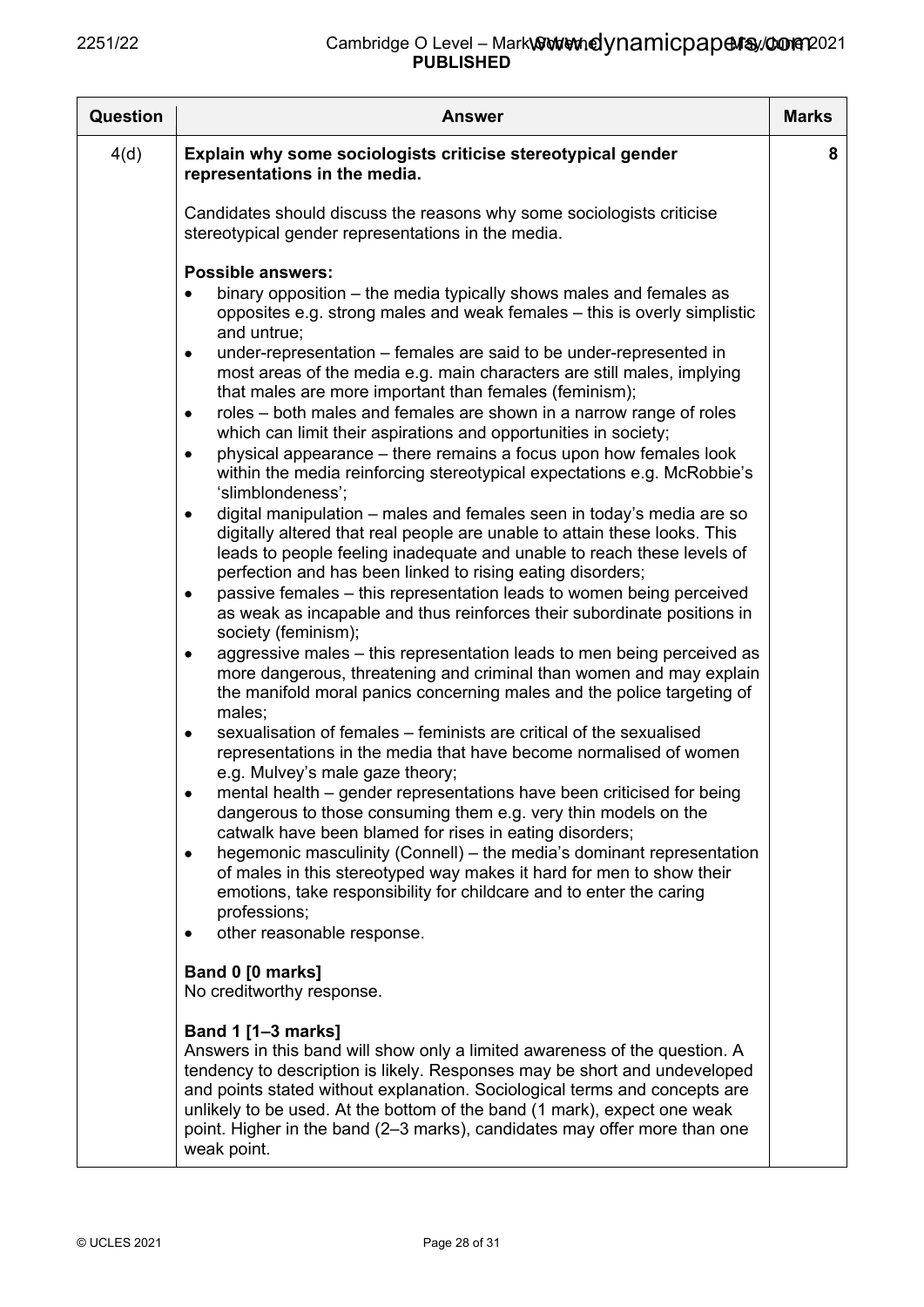| <b>Question</b> | <b>Answer</b>                                                                                                                                                                                                                                                                                                                                                                                                                                                                       | <b>Marks</b> |
|-----------------|-------------------------------------------------------------------------------------------------------------------------------------------------------------------------------------------------------------------------------------------------------------------------------------------------------------------------------------------------------------------------------------------------------------------------------------------------------------------------------------|--------------|
| 4(d)            | <b>Band 2 [4-6 marks]</b><br>Answers in this band will show basic sociological knowledge and<br>understanding. Responses may be underdeveloped and lacking in range. At<br>the bottom of the band, candidates are unlikely to use sociological terms<br>and concepts accurately. Higher in the band, candidates may be beginning<br>to use sociological terms and concepts with greater accuracy. However,<br>some aspects of the answer may only be partially developed/explained. |              |
|                 | Band 3 [7-8 marks]<br>Answers in this band will show good sociological knowledge and<br>understanding and will be well-developed and explained. Sociological terms<br>and concepts will be used accurately overall. Answers will be well-focused<br>on the question and there will be a range of points presented. At the top of<br>the band explanations will be clear throughout.                                                                                                 |              |
| 4(e)            | To what extent is the hypodermic-syringe model an accurate<br>explanation of how the media affects audiences?                                                                                                                                                                                                                                                                                                                                                                       | 15           |
|                 | Candidates should consider the ways in which the hypodermic-syringe<br>model of media effects is an accurate explanation of how the media affects<br>audiences. In evaluation, the reasons why it may not be accurate should be<br>discussed.                                                                                                                                                                                                                                       |              |
|                 | <b>Possible answers:</b><br><b>FOR</b>                                                                                                                                                                                                                                                                                                                                                                                                                                              |              |
|                 | passive audience – if the audience are using the media as a form of<br>٠<br>entertainment/escapism then they may be more likely to accept the<br>content without question;                                                                                                                                                                                                                                                                                                          |              |
|                 | 24/7 media - the media is so pervasive in society today that it is difficult<br>$\bullet$<br>to escape it and thus it may be more likely to affect the audience (media<br>culture);                                                                                                                                                                                                                                                                                                 |              |
|                 | advertising – this industry is based upon the principles from the<br>٠<br>hypodermic model – that the audience are influenced and persuaded by<br>the media they consume;                                                                                                                                                                                                                                                                                                           |              |
|                 | propaganda – the media has frequently been used as a source of<br>$\bullet$<br>propaganda throughout history e.g. Nazi Germany, therefore it must be<br>able to influence the audience;                                                                                                                                                                                                                                                                                             |              |
|                 | media violence – there have been several instances of the audience<br>copying what they have seen in the media e.g. video games, video<br>'nasties', horror films etc. – this shows the power of the media to<br>influence the audience;                                                                                                                                                                                                                                            |              |
|                 | voting – biased coverage of politics and elections in the media<br>٠<br>demonstrates how the media can influence the audience, e.g. The Sun<br>newspaper in the UK's influence over election results;                                                                                                                                                                                                                                                                               |              |
|                 | stereotyping – stereotypes are regularly criticised in the media (e.g.<br>٠<br>gender, ethnic, age etc) as being potentially harmful to people in society<br>and contributing to social inequalities - gender stereotyping in<br>advertising has now been banned, indicating the harmful influence that<br>it must have had upon the audience;                                                                                                                                      |              |
|                 | censorship – if there wasn't truth to the hypodermic model's claims<br>$\bullet$<br>about the power of the media then there would be no need for<br>censorship in the media;<br>other reasonable response.                                                                                                                                                                                                                                                                          |              |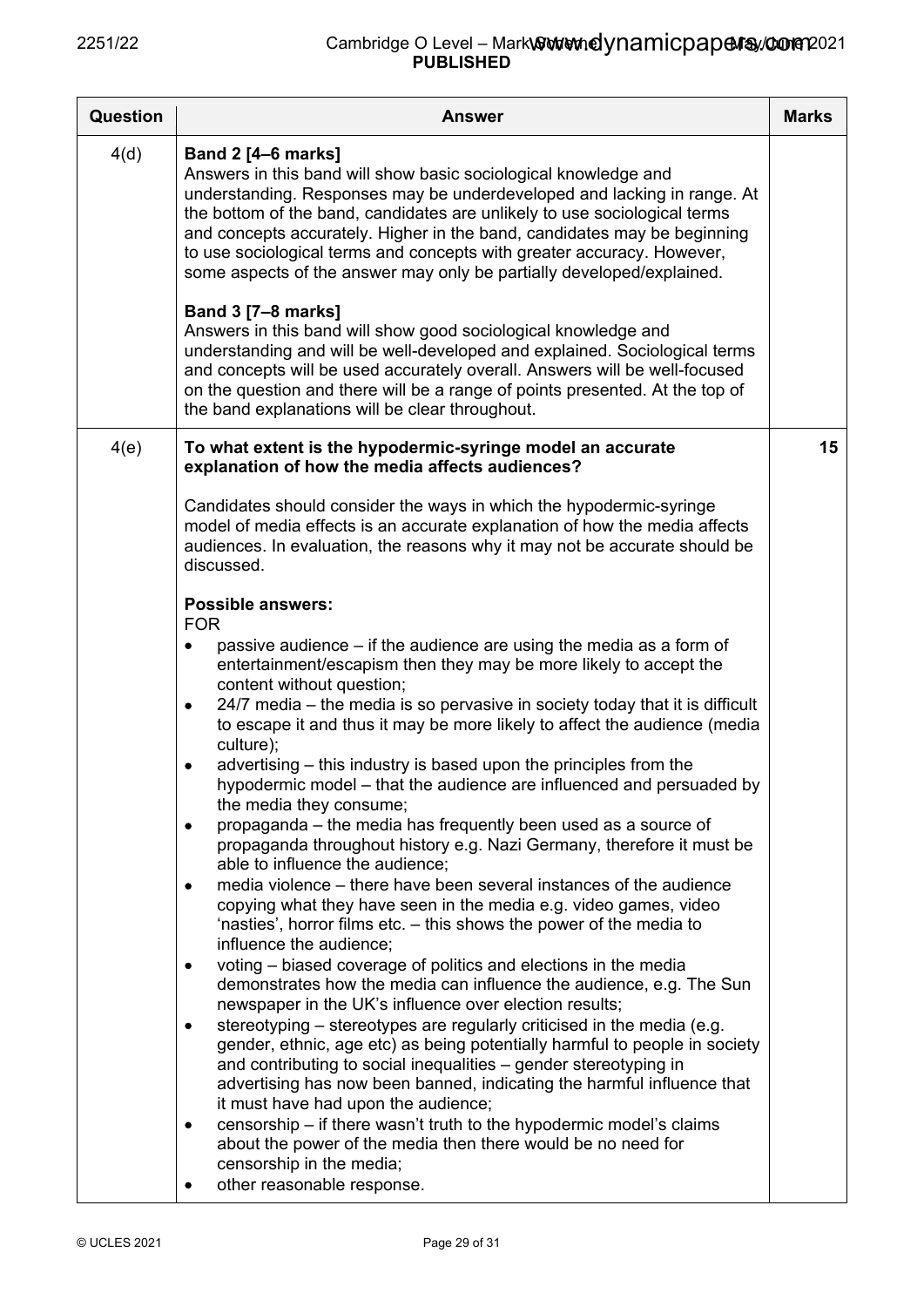| <b>Question</b> | <b>Answer</b>                                                                                                                                                                                                                                                                                                                                                                                                                                                                                                                                                                                                                                                                                                                                                                                                                                                                                                                                                                                                                                                                                                                                                                                                                                                                                                                                                                                                                                                                                                                                                                                                                                                                                                                                                                                                                                                                                                                                                                                                                                                                                                                                                                                                                                                                                                                                                                                                                                                                                                                         | <b>Marks</b> |
|-----------------|---------------------------------------------------------------------------------------------------------------------------------------------------------------------------------------------------------------------------------------------------------------------------------------------------------------------------------------------------------------------------------------------------------------------------------------------------------------------------------------------------------------------------------------------------------------------------------------------------------------------------------------------------------------------------------------------------------------------------------------------------------------------------------------------------------------------------------------------------------------------------------------------------------------------------------------------------------------------------------------------------------------------------------------------------------------------------------------------------------------------------------------------------------------------------------------------------------------------------------------------------------------------------------------------------------------------------------------------------------------------------------------------------------------------------------------------------------------------------------------------------------------------------------------------------------------------------------------------------------------------------------------------------------------------------------------------------------------------------------------------------------------------------------------------------------------------------------------------------------------------------------------------------------------------------------------------------------------------------------------------------------------------------------------------------------------------------------------------------------------------------------------------------------------------------------------------------------------------------------------------------------------------------------------------------------------------------------------------------------------------------------------------------------------------------------------------------------------------------------------------------------------------------------------|--------------|
| 4(e)            | <b>AGAINST</b><br>it is unlikely that the media has direct and immediate effects upon the<br>audience, any effects that it does have are more likely to be built up over<br>time (cultural effects theory);<br>the hypodermic model's methodology (Bandura's experiment) is heavily<br>٠<br>flawed therefore what credible evidence exists to support this model of<br>media effects?:<br>the hypodermic model has morphed into the two-step flow model today<br>٠<br>whereby the role of an 'opinion leader' in influencing the audience is<br>thought to be crucial – no mention was made of this in the original<br>hypodermic model;<br>it is now thought that the effects of the media cannot be generalised in<br>٠<br>the way that the hypodermic model did - factors such as age,<br>intelligence, gender etc all influence how much we are affected by<br>different forms and content of media;<br>audience selection – we do not have to believe everything that we<br>٠<br>consume in the media, different audiences encode the media differently<br>(Hall's reception theory);<br>active audience - the audience today are not passive consumers, we<br>٠<br>choose from a plethora of media options, personalise our consumption,<br>stream, use on-demand services and even create our own media;<br>Glasgow University Media Group – their research showed that the<br>٠<br>audience can distinguish between fact and fiction and therefore are not<br>simply soaking up what the media tells them;<br>uses and gratifications – audiences are in control of what they consume<br>$\bullet$<br>and how it effects them – we choose different forms and varieties of<br>media to serve different need and purposes;<br>new media - blogs, vlogs, forums, uploads, social media platforms,<br>citizen journalism etc. all mean that the audience is today creating and<br>shaping the media - the very opposite of the claims made by the<br>hypodermic model;<br>other reasonable response.<br>Band 0 [0 marks]<br>No creditworthy response.<br><b>Band 1 [1–4 marks]</b><br>Answers in this band may be vague and largely based on common sense<br>showing limited knowledge of the debate. Use of sociological terms or<br>concepts is very unlikely. Responses may be short, undeveloped and one-<br>sided. Lower in the band (1–2 marks), expect one or two weak points.<br>Higher in the band (3–4 marks) candidates may offer more than two points<br>and provide a weak definition of key terms in the question. |              |